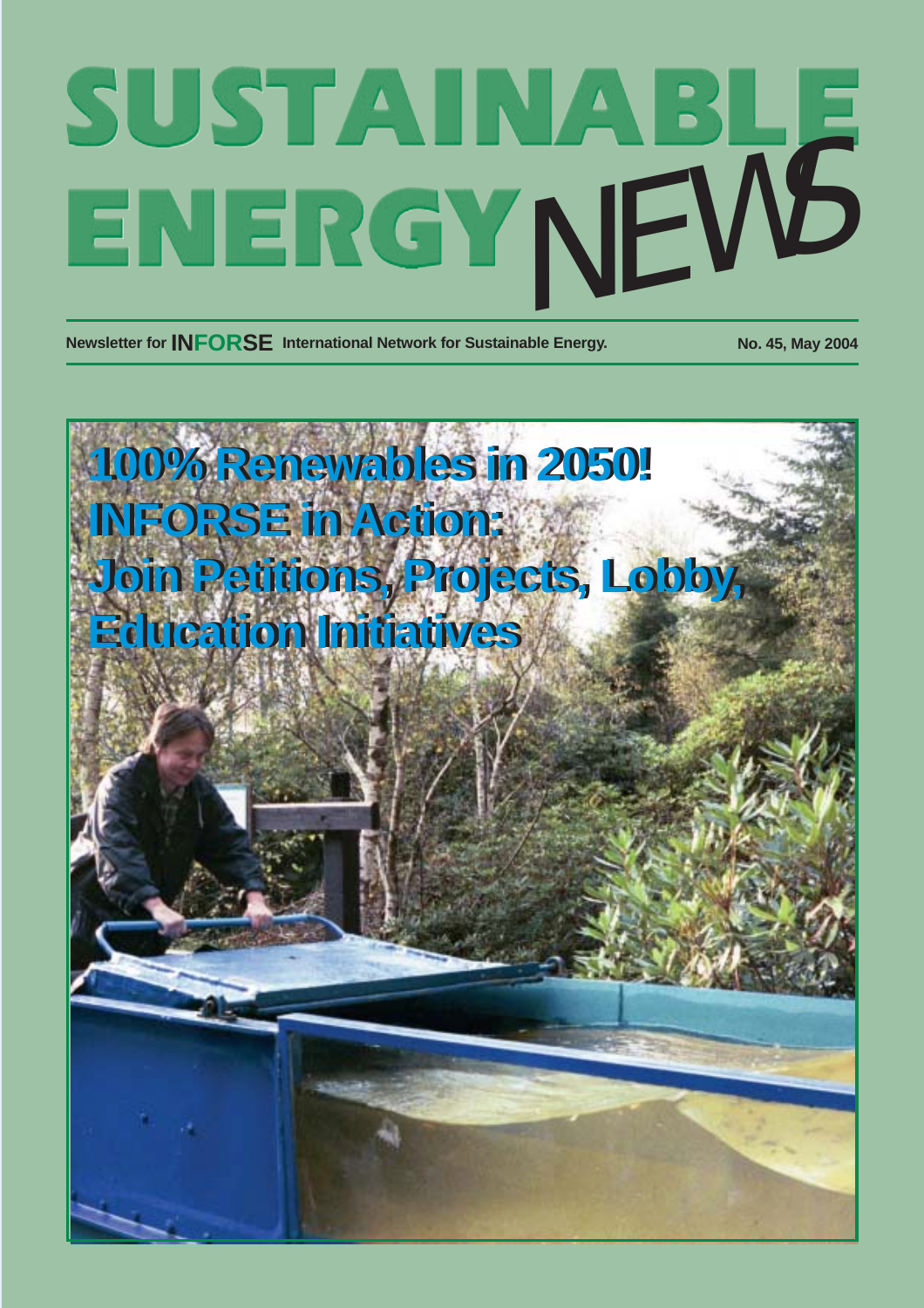## *Editorial*



**International Network for Sustainable Energy (INFORSE)** *is a worldwide NGO network formed at the Global Forum in Rio de Janeiro, Brazil, 1992*

#### **Editorial Address:**

*Sustainable Energy News INFORSE-Europe Gl. Kirkevej 82, DK-8530 Hjortshøj, Denmark. Ph: +45-86-227000 Fax: +45-86-227096 E-mail: ove@inforse.org http://www.inforse.org/*

#### **Editors:**

*Gunnar Boye Olesen Judit Szoleczky Niki Fowler (text advice)*

#### **Advisory Board:**

*Emil Bedi, FAE, Slovakia Sécou Sarr, ENDA, Senegal Timothy Byakola, CDI, Uganda Richard Worthington, EA, S. Africa Raymond Myles, INSEDA, India Emilio La Rovere, LIMA, Brazil Roque Pedace, Rejima, Argentina D. Sukkumoed, SENT, Thailand*

#### **Deadline for the next issue:** *05. 08. 2004* **Next issue:** *August 2004*

*The newsletter is quarterly. Feel free to use the information,*

## *but please state the source.* **Annual subscription rate:**

*EUR 25/year. Plus bank cost at checks: EUR 10. The newsletter is free of charge to INFORSE members as long as possible.*

**Printed:** *Fjerritslev Tryk, Denmark in 3000 copies*

*Sustainable Energy News is supported by European Commission DG Environment - Civil Society Support in 2004. The articles reflect the views of the authors and of INFORSE, not of the financial supporters.*

#### **Photo on the front page:**

*Wave energy demonstration model at the Center for Alternative Technologies in Wales, where INFORSE-Europe had its meeting and seminar in 2003.*

*Photo by Judit Szoleczky OVE/INFORSE-Europe*

# **INFORSE Vision: 100 % Renewables in 2050**

At the "Renewables2004" conference in Bonn, June 1-4, there is a large emphasis on targets for renewable energy. **Targets are important.** They are needed to see if the development will meet the imperatives of reducing climate impacts and of reducing the use of dwindling fossil reserves. They are equally important as yardsticks to measure the actual development against. Thus, one of the measures for success of Renewables 2004 is the targets developed for renewable energy.

## **In INFORSE, we want to go one step further.**

We want to include the targets in visions for a transition to highly efficient energy use and to an energy supply based on renewable energy. This is the ultimate sustainable solution.

Researchers have shown how a world of 9 billion people can be fuelled with renewable energy in 2050. We are developing visions for a 50-year transition to such a situation, for countries as well as for regions. The visions show how a combination of renewable energy growth and increase in energy efficiency can secure a gradual transition to renewable energy supply. Targets fit into the visions as developmental milestones.

## **The INFORSE "Visions 2050" are tools – illustrations of possible paths.**

**-** They are not strategies, but they **need to be followed by strategies** to realise the envisioned increases of renewable energy and energy efficiency.

- They are not detailed scenarios either, but they **cover most sources** of fossil- and renewable energy as well as major consumption sectors. - They draw a **realistic picture** of how a transition could look regarding major aspects of energy supply and demand – expressed in annual energy flows and  $CO<sub>2</sub>$  emissions.<br>- Finally they are **simple enoug** 

- Finally, they are **simple enough** to be used by NGOs that have some experience in national energy strategy discussions.



*Graph from the INFORSE World Vision 2050.*

#### **"Vision 2050" Cooperation Welcome !**

The Visions have been developed for Denmark, Romania, Slovakia, and Ukraine. A new vision, covering the 15 "old" EU countries, will be presented in Bonn in parallel with Renewables2004. In addition, a Vision is under development for Belarus.

The vision for EU-15 is based on a gradual increase of efficiency from 1%/year, 2000- 2010, to 4%/year, 2040-2050, for heating and 6%/year for electricity demand and industry. In this way, industry and electricity use will have increased efficiency by a factor of four in the period 2000-2050.

Estimates of renewable energy use are based on sectorial forecasts, such as Windforce12 for wind energy. For traffic, a smaller decrease is expected in transport of persons as well as of goods, as is some modal shift from cars to trains. This is because current transport patterns are inefficient given the too low costs of transport and the trend to commute long distances, often with state support in the form of tax breaks. Thus, the society will be more efficient with less transport and more use of public transport. In addition, a transition is expected to high efficiency vehicles, mainly driven by electricity and hydrogen. This introduces the hydrogen economy into the vision. The hydrogen is expected to be produced mainly at electric-driven hydrogen plants.

The vision presented at Renewables2004, and available at the website www.inforse.org/ europe, is the first version covering EU-15. It will be developed further following the comments that we receive and the cooperation partners that we find for this. In addition, we will develop a vision for the 10 "new" EU countries en bloc, and for some also individually. The first version of this will be presented at the seminar on European Energy and Climate Policy that INFORSE will co-organise this fall.

**We welcome cooperation on national, local, and regional Vision 2050s.**

barra Boye Olean<br>Gunnar Boye Olesen

INFORSE Coordinator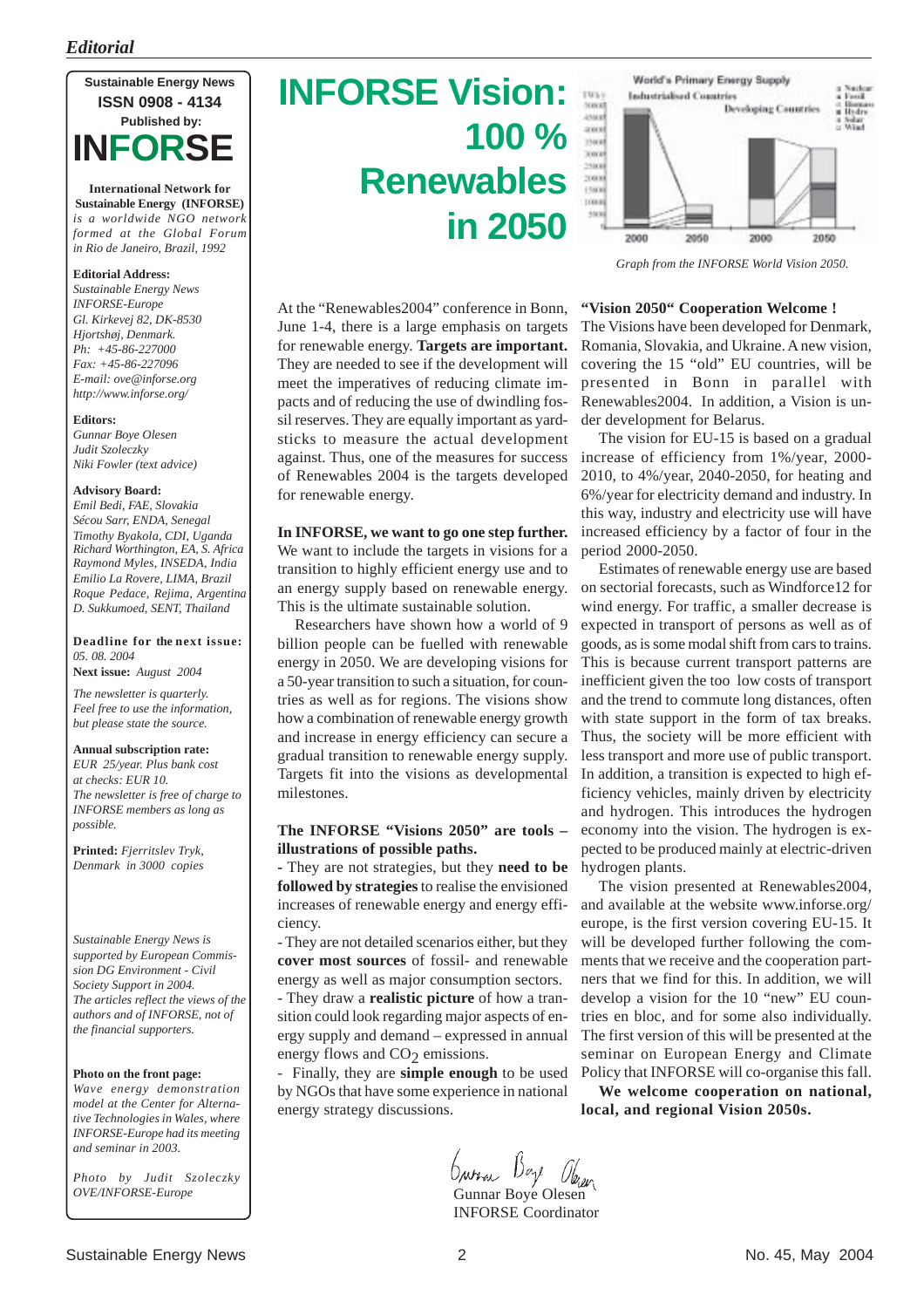# **"Renewables 2004" in Bonn - How Big a Step?**

*By Gunnar Boye Olesen, INFORSE*

The high-profile international conference for renewable energy in Bonn, June 1-4, 2004, is expected to lead to a political declaration with shared political goals, an international action programme, and policy recommendations for renewable energy. It is essential for the success of the conference (and for that future development of renewable energy) that these documents include agreements for substantial increase of renewable energy use as part

of a global sustainable development. The outcome should include:

- Regional and national targets for renewable energy that are not less ambitious than the 15% global renewable energy by 2015 proposed by most European countries and many others for the Johannesburg Summit 2002, and substantially higher targets for 2020.
- A fast process to develop targets after the conference for countries that do no have targets ready by June 1, and that are part of the Johannesburg Renewable Energy Coalition (JREC).
- Targets for ending energy poverty, following the Millennium Goals for Poverty Alleviation. This is particular relevant for the African and Asian JREC member countries, where many of the people who lack sufficient energy live.
- Strategies to realise the targets for renewable energy as well as for ending energy poverty with maximal use of renewable energy. For countries and regions that do not have these strategies, a rapid process should be started to develop the strategies. The durations should not exceed one year.
- Financing mechanisms for renewable energy should be agreed (grants as well as loans).
- International structures to support the development of renewable energy. INFORSE supports an international organisation for sustainable energy.
- The development of renewable energy must be guided by the principles of sustainable development, such as those included in the declaration of NGOs



united in the CURES (Citizens United for Renewable Energy and Sustainability).

Unlike that of UN conferences, the success of Renewables2004 is not dependent on consensus among all the participating countries. If targets, strategies, and international cooperation are agreed upon by a number of countries, and if a fast implementation of the strategies and cooperation is started, the conference is a success, even if some countries decide to step out.

The urgent need is for a critical mass of countries to take the

lead. A crucial factor is the position of the 25 EU countries. The 15 "old" EU countries have already agreed to 12% renewable energy by 2010. An ambitious goal for EU for 2020 will be a signal that could bring Europe firmly to the front of the development. European NGOs have advocated for 25% renewable energy in total energy supply by 2020, while the European renewable-energy expert meeting in Berlin in January recommended 20-25% renewables by 2020. If the EU countries have not agreed to a reasonable 2020-target before or during the Renewables2004, individual EU countries must take the lead in the conference with national targets, and the EU must follow-up with a fast process to agree a target.

The involvement of developing countries is also important for success. Many have joined JREC; they must now follow-



## **INFORSE Activities**

In the International Network for Sustainable Energy we are continuously developing our activities, dependent on our members' priorities and available resources. Currently, our main activities are:

## **Sustainable Energy News**

This quarterly newsletter, distributed by mail and via the website, has been a major activity since INFORSE was formed in 1992. Subscribe for 25 Eur/year, or join the free email list.

**Vision 2050** - The further development of this vision for countries and for regions is an important ongoing activity.

**Monitoring EU Energy & Climate Policy** INFORSE-Europe follows the main EU policies for renewable energy, energy efficiency, etc. See news p. 7 .

**DIERET** - Distance Internet Education for Renewable Energy is an opportunity to get an introduction to renewable energy at a high level. All participants get the DIERET CD and those that finish get a diploma. Courses in English and Russian will be organised in 2004.

**School Energy & Climate Activities**

Exchange of information on sustainable energy education in Europe, see p. 8 .

## **European Seminars**

INFORSE-Europe is organising a seminar on sustainable energy & social change, to be held August 22-28, see p. 15, and will organise one-day seminars on EU policy to be held in the autumn.

**Websites, globally + for Europe & Africa** The website www.inforse.org is an important source of information. More than 3500 unique visitors/month. The European and African regions have sub-sites.

**International Advocacy** - Advocating for sustainable energy at international processes, including follow-up to the Johannesburg Summit and Renewables2004.

Membership of INFORSE is open to independent NGOs. Members have voting rights at regional meetings, receive Sustainable Energy News, and are invited to participate in activities in their region. Currently INFORSE has 150 members.

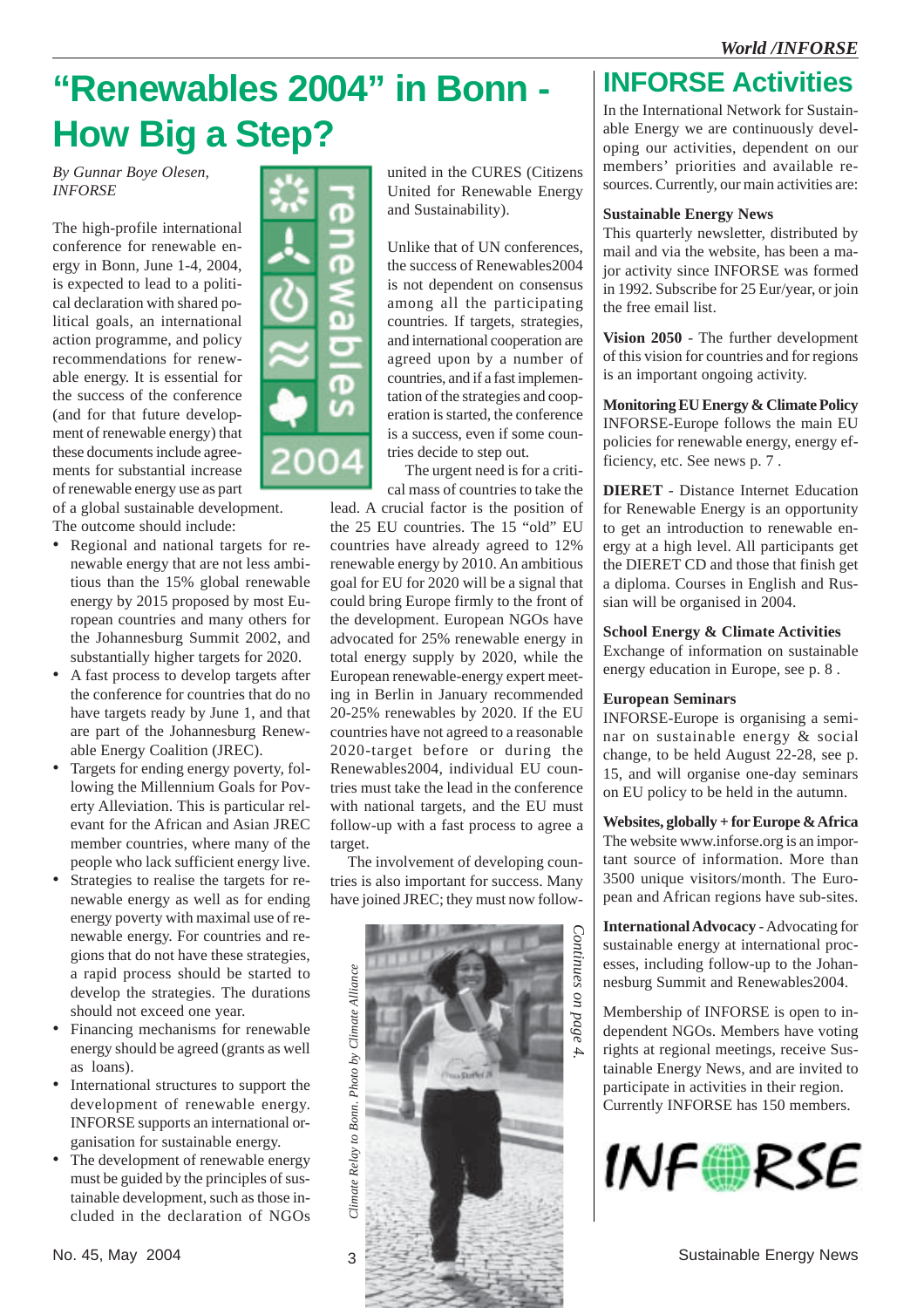up with national targets and strategies for renewable energy, as well as for energy efficiency and for energy to reduce poverty. Many developing countries cannot achieve ambitious renewable energy targets as part of their development without assistance from industrialised countries. This should not prevent them from setting targets



and developing strategies, clearly indicating what assistance they might need.

The Latin American target of 10% renewable energy by 2010 (agreed upon in principle at the Latin American preparatory conference, October 2003) is an important signal and must be followed up with strategies.

The African countries agreed on a statement in support of the Renewables 2004 conference and the efforts to engender worldwide consensus on the JREC. JREC calls for targets, but the African countries did not specify any target in their statement. They called for support for their development of renewable energy in a number of ways, including support for development of guidelines for large hydropower use in a sustainable manner, and for investment in large hydropower that follows these guidelines.

The Arab countries also met to prepare for Renewables2004, in Yemen, April 21- 22, and approved the Sanaá Declaration. They call for support for development and import of renewable energy technologies and for diversification of the economies of oil-exporting countries; but they did not propose targets.

The Asian countries met in Bangkok on March 25-26, also to prepare for Renewables2004.

Based on the regional preparations, it is in no way certain that Renewables2004 will be the big step forward for renewable energy that we all hope for. The last preparations, and the conference itself, will be critical to success.

*Read more on NGO positions at www.inforse.org; see the positions at www.renewables2004.de .*

## *Continued from page 3.* **Events in Bonn beside "Renewables2004":**

## **Before:**

In addition to the **World Council for Renewable Energy Conference** (May 29-31) and **CURES Strategy Meetings** (May 30-31), events before "Renewables2004" include:



The KlimaStaffel 2004 is a relay for renewable energy that started at Klima Staffel 2004 Artefact

near the Danish border on May 7 and continues through all German states. It will be carried through its route - 3600 kilometres in total - in climate-friendly ways, such as on bicycles, in renewable-energy-driven vehicles, by runners, etc. It will include the "Climate Relay Declaration", signed by all the 16 German states that make up Germany, whereby they commit to strongly promote the use of renewables.

On 1 June, it will reach Renewables 2004 in Bonn, where the messages will be handed over to the German Environment Minister. Before that, the relay will have visited all the regional state (Land) capitals, along with an outstanding renewable-energy project in each state. Wind farms and solar installations as well as hydroelectric, biomass-fired, and geothermal power plants will showcase how sustainable energy systems are realized. The event is organized by the Climate Alliance. Info: www.klimabuendnis.org and *www.klimastaffel.de.*

### **Local Renewables Conference, May 31**

Political representatives of cities from all around the world are invited. They will make presentations, discuss requirements, put forward the positions of the local communities, and discuss a "Local Renewables Declaration". In addition, individual cities – or networks and associations – are invited to formulate their own, wider-ranging voluntary commitments and recommendations. *Info: www.localrenewables2004.de .*

## **Youth Energy Summit 2004, May 29-31**

The participants will develop proposals for energy change. The results of the YES2004 will be handed over to a representative of the German government in the form of a Youth Declaration. The conference participants will also present their proposals and demands in a public action on the Muensterplatz in Bonn. The Youth Alliance for Future Energy was founded in the preparation for the Renewables2004 and the youth summit.



## **Side Events:**

About 60 official side events are planned during Renewables 2004. In addition, there are NGO events at the CURES NGO center outside the official conference venue and elsewhere in Bonn. Some of the side events are:

## **Official Side Events:**

**Dialogues between Germany, Japan, and Korea: Market and Policies, What Makes Differences?** - June 1, noon, by Institute for Sustainable Energy Policies (ISEP), Japan (INFORSE member).

#### **Renewable Energy - Gender Perspectives from North and South**

By ENERGIA, International Network for Gender and Sustainable Energy (INFORSE member), and LIFE e.V., Focal Point, Gender Justice and Sustainability.

**Wind & Hydrogen in the Martín García Island and Patagonia,** June 1, 18-19.30. by the Argentinian Wind Energy Association, *info@argentinaeolica.org*

*Read more at www.renewables2004.de.*

### **NGO Exhibitions Stand**

The NGOs supporting the CURES declaration will have an exhibition stand for NGOs during the conference. **INFORSE also exhibits.**

## **Unofficial Side Events:**

**Science Forum:** Forum on research development and education, Sessions organised by the German Solar Energy Research Association, International Solar Energy Society, Wuppertal Institute, and others. June 1, 10-18, Wissenschaftszentrum Bonn, Ahrstrasse 45. *Info: www.fv-sonnenenergie.de*

**Changing Paradigms: Perspectives for rural areas through renewable energies and organic agriculture** - By the World Wind Energy Association, and the Int'l Federation of Organic Agriculture Movements. June 2, 9-12 am at the WWEA/IFOAM office, Charles-de-Gaulle-Str. 5.

At the CURES NGO Center, Dahlmannstreet 1, 53113 , Bonn:

 **A Vision for a Transition to a Sustainable Energy System by 2050,** June 2, 12.30-13.15 By INFORSE-Europe, includes examples for EU-countries and Eastern Europe.

**CURES Final NGO meeting** , June 4

**INFORSE Meetings,** June 5 *more info: www.inforse.org*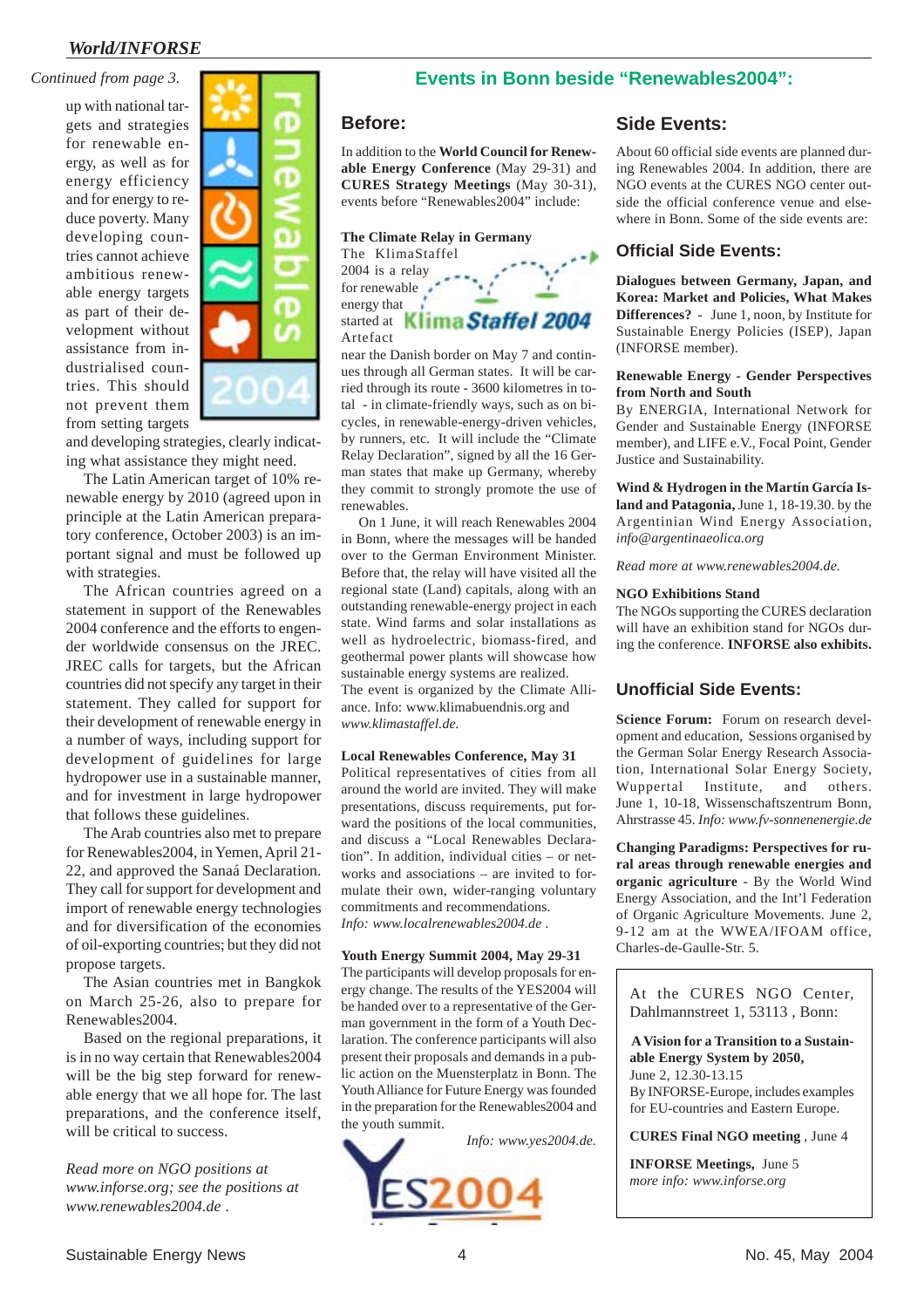# **Renewables Can Get South Africa Working**

*By Claire Taylor, Sustainable Energy and Climate Change Partnership, a project of Earthlife Africa, Johannesburg and member of the Energy Caucus. INFORSE member and coordinator (shortened by the editors)*

South Africa faces a crisis of unemployment – up to 40% are without work. In the energy sector alone, 70 000 jobs have been lost in the last 20 years (from 130 108 to 59 987 employees) even though the amount of electricity generated increased by over 60%.

If government decided that just 15% of our total electricity in 2020 should be generated using renewable energy technology (RET), it would create 36 400 new jobs without taking any jobs away from coalbased electricity. This is according to a study commissioned by the Sustainable Energy and Climate Change Partnership (a project of Earthlife Africa, Johannesburg). The study looks at the number of people needed to generate 267 TWh - the amount of electricity that South Africa is predicted to need in 2020.

To illustrate this point, the researchers worked out how many people are employed to produce electricity using conventional energy technology (CET) and RET. The results are striking, with RET having the potential to employ many times more people than CET.

For instance, 0.3 people are currently employed for each GWh of electricity generated from coal, while 0.1 people would be employed to produce one GWh from the pebble bed modular nuclear reactors (PBMR). In contrast, producing 1 GWh of electricity from solar thermal

energy would employ 10.4 people, from wind energy would employ 12.6 people, from capturing the energy in landfills would employ 23 people, and a significant 62 people would be employed for each GWh of electricity generated from solar panels.

The labour-intensive nature of renewable energy technology, including producing, installing, and maintaining these technologies, means that thousands more people would be employed if they were supported by government.

It's the words 'if they were' that lead us to the crux of the matter, because currently RETs are not supported in government policy. In fact, government's RET target for 2013 is ambiguous, and will give an increase in RE below 1.5% of annual energy consumption in 2000. So, we're a long way off from 15% of our electricity in 2020 being from RETs.



*The staff of Earthlife Africa: (from left to right) Elin, Clair Taylor, Lerato, Richard Worthington*

With the study, a clear opportunity for our government to set more ambitious energy targets has been presented as it prepares a position for the Renewables2004 Conference.

A wide range of civil society organizations, including various trade unions, are affiliated with the Energy Caucus, which is calling for a just transition to sustainable energy on the basis that it creates jobs and allows for community participation. Let's hope that government listens to these voices and sets long-term renewable energy targets that will stimulate local production and resulting employment.

*Contact: Claire@earthlife.org.za Earthlife Africa, PO Box 11383, Johannesburg, 2000, South Africa Fax: +27 11 339 3270 www.inforse.org/africa*

## **Clean Energy Program Launched in Namibia**

**"The future is about as bright as the Sun can get!"**

*Robert Schultz, R3E Namibia, INFORSE member*

The Renewable Energy and Energy Efficiency Capacity Building in Namibia Project, REEECAP for short, was launched on April 27, 2004. The launch was preceded by a 6-day seminar, which involved participants from the Ministry of Mines and Energy, the R3E Bureau, and several others. This 3-year capacity building project was made possible through funding to the value of N\$ 10 million from the Danish Government and will address greater energy awareness in rural areas, through the conservation of wood fuels and use of off-grid energy technologies; and in urban areas, through the introduction of energy efficiency in housing programs.

*Participants in the REEECAP Project smiling at a bright future for alternative energy and energy efficiency.*



A component to REEECAP is enhancing the capacity of the R3E Bureau to support successful fulfillment of its mandate to help the Ministry of Mines and Energy coordinate Namibia's renewable energy and energy efficiency projects and programs. The Bureau will gather and disseminate reliable energy information and will advise the Ministry on the implementation of its Energy White Paper policies regarding alternative energies.

Parallel to the REEECAP project, Namibia has also commenced this year with the multi-million dollar Solar Energy Barrier Removal Project, funded by the UNDP Global Environment Facility and administered by the Ministry of Mines and Energy. Collectively, these two projects, along with a host of other smaller projects currently under way, provide the single largest dedicated financial support in the history of Namibia's road to energy selfsufficiency.

*More info: Robert Schultz, Renewable Energy and Energy Efficiency Bureau of Namibia (R3E), Ph/fa: +264 61 207 2088, energy@polytechnic.edu.na.*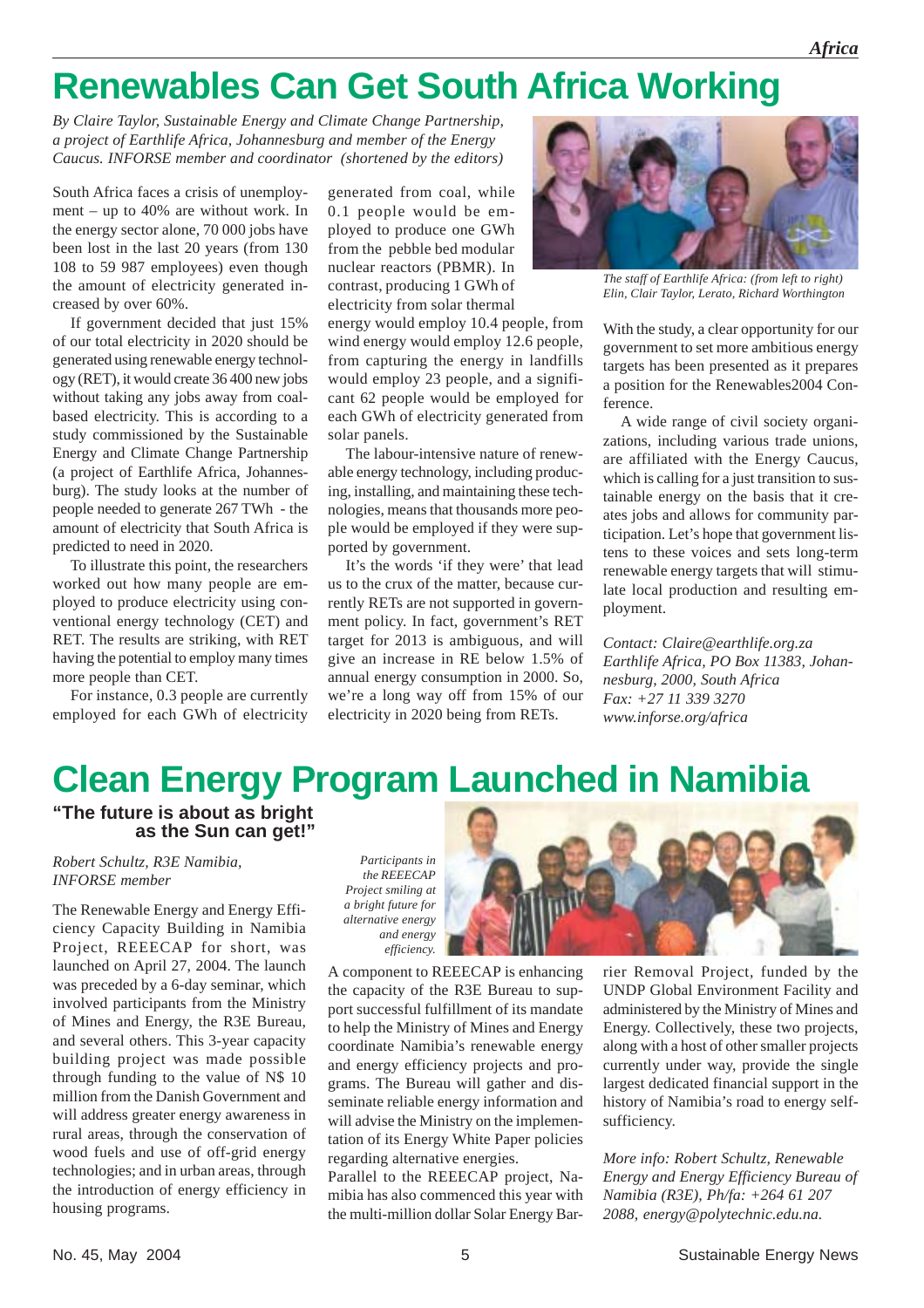## **What are the Benefits of Renewables? An East and Horn of Africa Perspective**



*By Stephen Karekezi and Waeni Kithyoma, AFREPREN/FWD*

The African Energy Policy Research Network (AFREPREN)

and The Heinrich Boll Foundation (Regional Office for East and Horn of Africa) held a seminar on February 27 in Nairobi that brought together 73 participants from government, civil society, NGOs, industry, electricity utilities, universities, research institutes, as well as the general public. Also participants from Uganda and Tanzania took part in the seminar.

Recommendations from the seminar:

- Renewable-energy technologies have an important and complementary role to play in development of the energy sector in the country.
- The 10% target proposed at WSSD is feasible, and in some cases has already been achieved; e.g., in Kenya, 10% of electricity is already generated from geothermal energy.
- Formal and small-scale renewable-energy technologies manufacturers and assemblers should work together in

order to complement each other achieve higher dissemination of RETs.

- Geothermal exploration and development in countries in the region should be expedited. Kenya's success in geothermal should be advertised as a success story that could be emulated by other countries.
- The legal and regulatory framework should be reviewed to provide incentives for co-generators and geothermal energy developers.
- Active and sustained lobbying of policy makers on the potential and benefits of RETs should be undertaken.
- Phase 2 of the study (see below) shall focus on a wider range of renewable energy technologies that have a more direct impact on poverty alleviation.
- A clear and detailed follow-up RETs action plan for presentation at international forums, e.g., at the Bonn Conference, is necessary, in order to ensure that the study achieves maximum impact.

The seminar was part of the study by AFREPREN to assess the benefits of renewables, and the contribution they can make to the energy sector in the region. This includes small-scale renewable-energy solutions as well as larger installa-



*Olkaria 1 geothermal power plant in Kenya. Unutilized bagasse in an open field dumping site in Uganda. Photos by AFREPREN/FWD.*



tions such as geothermal energy in Kenya's power supply, power generation from biomass wastes, and cogeneration.

*More information:*

*- Stephen Karekezi and Waeni Kithyoma, AFREPREN/FWD, ph: + 254-20-566032, email: afrepren@africaonline.co.ke www.afrepren.org* - *Asghedech Ghirmazion, Betty Maina and Hezron Gikanga, Heinrich Boll Foundation, Ph.:+254-20-3744227/ 3750329, email: Nairobi@hbfha.com* www.hbfha.com

# **Initiate CUBs in Your Country !**



*By Helene Connor, HELIO, France*

HELIO International is bringing this suggestion to other NGOs in the hope that they could initi-

ate a **Citizens Utility Board (CUB)** in their own country. With a network of CUBs across Europe, energy users could have a better grasp of the impacts of energy policies on their environment, promote renewable energy, contribute to climate stabilisation and sustainable development, and in the process regain some control on their own life.

In the 80's, several US legislatures (Illinois, Wisconsin, Oregon) formed CUBs to serve as a voice for residential and smallbusiness utility ratepayers. Though created by the state, CUBs receive little or no state tax dollars. CUBs are guided by boards of directors elected by CUB members.

Obviously, this type of organisation can be tailored to European countries, and can be used to provide strong stakeholder input to the choice of electric generation, the quality of service, etc. This input is particularly critical in light of the liberalisation of the electricity market within the EU. These user councils would allow development of greater expertise among users with regard to energy conversion and end-use. The CUB would be a point of diffusion of information to users, possibly through gas- and electricity bills (this is how the American CUBs initially distributed information). The information provided would allow energy users to make informed choices regarding their preferences (technologies, type of fuels used, etc.).

The CUB could represent electricity users and ensure that their rights are respected. The CUB could also be the conduit through which users (civil society) could participate in the transition to a new energy policy that is sustainable and environmentally sound.

The HELIO proposal regarding the French Conseil des Usagers en Biens Energetiques (CUBE) was included by the French National Committee for Sustainable Development (the Comité national de développement durable, or CNDD), in its recommendations to the government. The members of the CNDD hope that the recommendation for establishing a CUBE in France will be implemented as rapidly as possible.

*For more info about this proposal, please contact Helio, either during the Bonn Conference or later by e-mail to helio@helio-international.org.*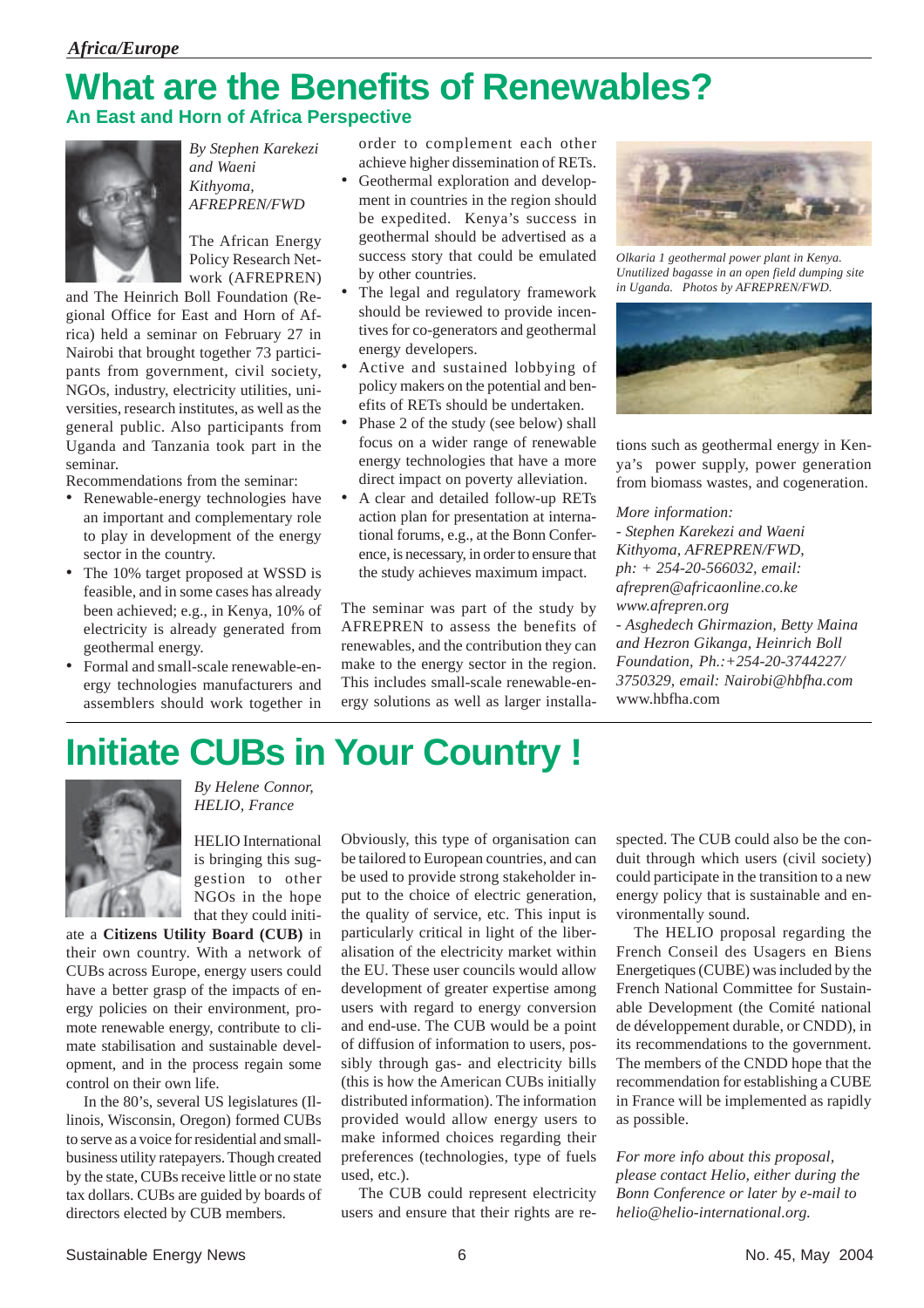# **EU Policy**



*By Gunnar Boye Olesen, INFORSE-Euroope*

## **Eco-design Directive Progress**

The EU Parliament has adopted a resolution on the proposal for an EU Eco-design framework directive for energy efficiency and other environmental characteristics of products. The resolution calls for the following measures:

- One year after the adoption of the framework directive, the Commission should implement measures for those products that offer a high potential for cost-effective reduction of greenhouse gas emissions. These include heating and water heating equipment, electric motor systems, lighting, domestic appliances, office equipment, consumer electronics, as well as ventilating & air conditioning systems. Stand-by losses of all products should also be regulated as soon as possible.
- Consumer information requirements for manufacturers and distributors, with information on life-cycle impacts and resource-efficient use of the products.
- Establishment of an Eco-Design Board with balanced participation of all relevant interested parties, including environmental NGOs.

The proposal will be discussed by the EU ministers on June 10, and it is likely that they reach an agreement. The second reading of the Parliament will only be after the election.

## **Emission Trading**

The EU countries will start using the quota system for  $CO<sub>2</sub>$  and other greenhouse gases with the start of 2005. Ten of the 23 EU countries included in the scheme have submitted their national allocation plans (NAPs) for initial distribution of the quotas by the beginning of May, while 6 more had drafts available. One problem is that 13 did not meet the deadline set by the EU Commission. Another problem is that of the 16 that have made NAPs public in final or draft form, many have given very generous quotas to industries. This is the case in Germany, Denmark, Austria, and several others. For many of the countries, the allocations of quotas are so high as to

make it impossible to fulfill the Kyoto Protocol from 2008 with national measures. The only way to solve the problem is for the states to buy Joint Implementation and CDM quotas for their national targets. This kind of indirect state aid for the polluters is undermining the environmental value of the quota system. Overallocation of quotas will drive down the price of emissions and reduce incentives to cut them. Hopefully, the EU Commission and the countries can agree that this is not the best way to fulfill the Kyoto Protocol commitments. Quotas should be reduced until they are in line with the Kyoto Commitments of 8%  $CO<sub>2</sub>$  reductions.

## **Heavy "Link Directive"**

April 20, the EU Parliament agreed to a compromise to the so-called 'Link Directive' regulating the industry's purchase of Kyoto Protocol emission quotas. Unfortunately, the Parliament agreed to unlimited use of the Kyoto quotas; however, they agreed to some qualitative limitations, in particular:

- only Joint Implementation and CDM quotas are accepted, not "hot air";
- sinks are not allowed for the first period (but this is to be reviewed in 2006);
- hydropower above 20 MW must respect guidelines of the World Commission on Dams.

NGOs have criticized the Parliament's compromise, and are urging the countries to agree to a strict and harmonised cap on the use of Kyoto project emission quotas in the EU's internal emissions trading system.

## **Nuclear Package Going Zombie**

In May, the EU ministers discussed the "EU Nuclear Package" with a directive proposed for nuclear safety principles and nuclear waste management. The proposals were heavily criticised by NGOs for being useless, or even counterproductive, in improving nuclear safety. The countries seemed to agree with the NGOs, as all countries except France and Spain were against the directives and preferred voluntary measures. Now the Irish Presidency can formalise this request and ask the Commission to withdraw the proposals. Alternatively, the directives could be tabled as proposals that will not be negotiated any further, i.e as "living deads" (zombies).

So far, this is a happy ending for a problematic proposal from the EU Commission.

## **EU Parliament Elections**

Election of a new EU Parliament for five years will take place on June 10-13. While the Parliament has become an increasingly important supporter of renewable energy and energy efficiency in Europe, the elections tend to attract fewer voters than national elections, and sustainable energy is too often overlooked in the election campaigns. Thus, there is an acute danger that the new Parliament will have other priorities than sustainable energy. It is important to raise awareness of sustainable energy in the election campaign, e.g., by asking the candidates' positions

on , e.g.: • adoption of a target for renewable en-

- ergy by 2020 of 25% for EU-25; • a stronger climate strategy for the period after 2012, when the first Kyoto Protocol ends;
- support for energy efficiency strategies beyond the current proposals (such as directives described above);
- an end to public financing, loans, and guarantees for fossil fuel and nuclear power;
- EU measures for renewable energy for heating;
- priority of renewable energy and energy efficiency over other forms of energy in EU external assistance programmes and lending.

## **Energy package**

The EU energy ministers will discuss the four proposals in the energy packet at their meeting on June 10, but only the gas directive and the proposal for Trans-European Energy Networks are so advanced that the ministers can engage in real negotiations, such that they could reach a political agreement.

The other proposals, the directive on energy services and end-use energy efficiency as well as the problematic directive on security of electricity supply, have not been discussed in the EU Parliament. Given the election of the Parliament, it is unlikely that they will be discussed there before the Autumn. Then the ministers will not discuss the proposals before December, at the earliest.

*Read more about EU Policy at www.inforse.org/europe*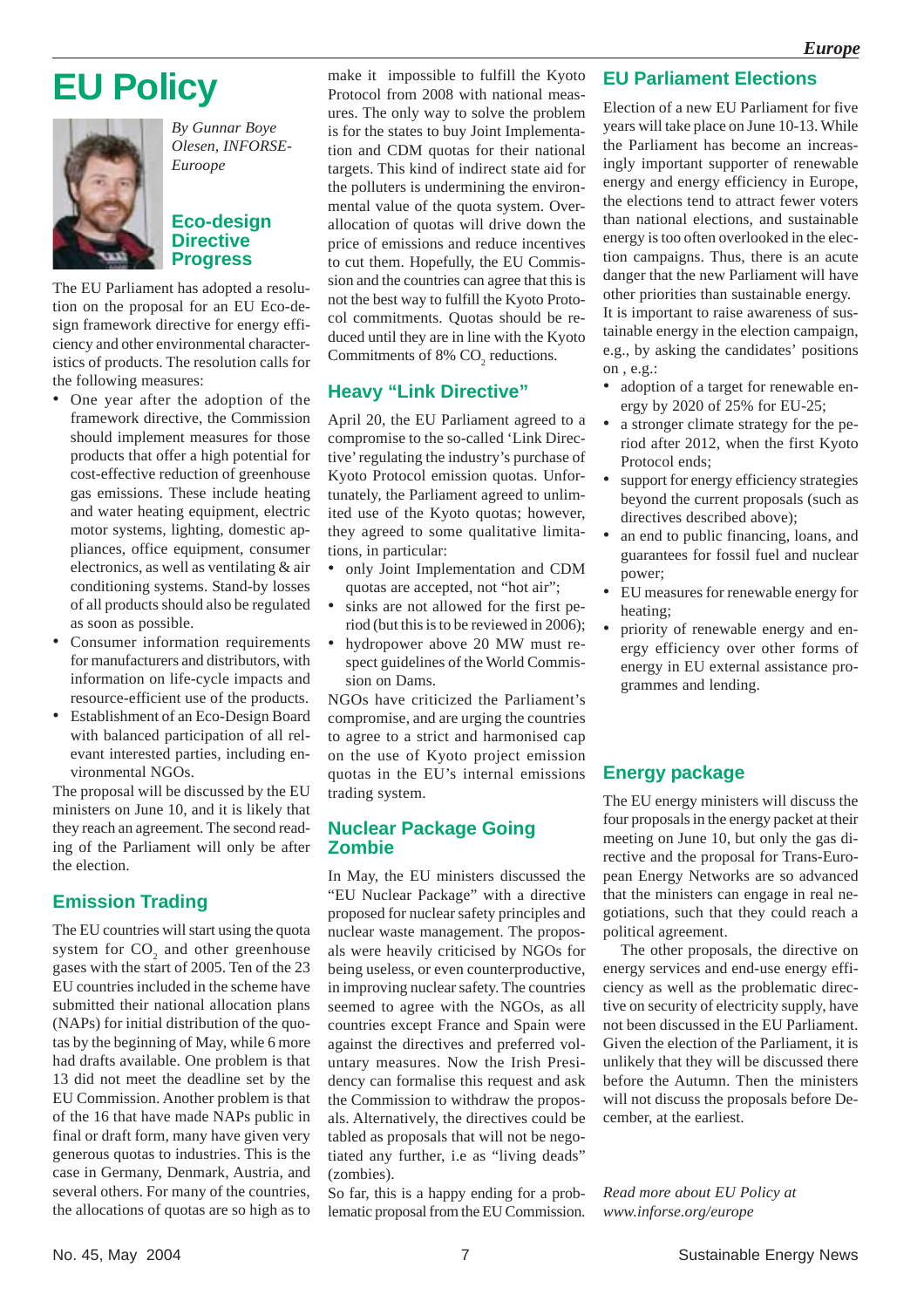# **Join INFORSE-Europe's New School Education Activity for 2004**



*By Pete West, West Wales ECO Centre, INFORSE-Europe*

A new education activity has been added to the INFORSE - Europe work programme for 2004. It was realised because a number of NGOs are actively involved in sustainable-energy education at schools and colleges.

Following previous co-operation on educational activities, INFORSE members (Earth Friends, Romania and West Wales ECO Centre) made a proposal to include sharing information, resources, and experience on sustainable-energy education as a pilot programme among at least 6 INFORSE-Europe member organisations in 2004. If successful, the project may be extended in future years. Educational resources, descriptions of climate- and energy-related projects with schools, and success stories will be posted on a new education section of the INFORSE-Europe website.

Representatives from INFORSE-Europe member organisations participating will meet in September in Copenhagen immediately before a European Sustainable Energy Education Conference, which representatives will also attend.

The project will be particularly focused on sharing practical information including the use of models, mobile exhibition units, and IT-based energy-education materials. Participants will research the most effective ways of engaging school pupils in various Western European and CEE countries, as well as share experiences of cross-cultural barriers in the use of educational resources.



A young Romanian renewable-energy engineer learns how to use and to stop a model PVpowered car ! Photo by INFORSE-Europe

The project will be co-ordinated by the West Wales ECO Centre, which has 20 years' experience of energy-related and environmental educational work with schools, with INFORSE-Europe secretariat managing the web-based resources and the finances.

*More information: www.inforse.org/europe/schools.htm.*

# **Renewable Heating & Cooling**

## **Europe Needs Strong and Coherent Policies**

 Seven renewable-energy industry associations and two environmental organisations have joined forces in a common call for European support of renewable-energy heating and cooling. Increased renewable-energy heating, in particular, is essential to reach the goal of 12% renewable energy in the EU by 2010, as well as to reach climate goals. The progress is much below expectations and the activities to promote it are small, across the EU as well as in many countries.

Therefore, the organisations call for strong and coherent policies to promote renewable heating and cooling sources. These should include:

- Specific targets for renewable heating and cooling at the European level and in the Member States.
- Financial incentives, regulations, and other market stimulation tools strong enough to achieve the targets at the European and national levels.
- Increased focus on renewable heating and cooling (long term heat storage, so-



*Solar heating as here, and biomass are the main renewable heat sources. Photo: INFORSE-Europe*

lar and biomass assisted cooling) in the R&D programs at European and national levels, including substantial demonstration projects for renewable cooling.

• A high-level discussion should be launched with all the stakeholders to define which elements of these policies should be tackled at national or regional levels and which ones can be better managed at the European level.

*Info: ESTIF - European Solar Thermal Industry Federation, www.estif.org .*

# **European Solar Cities' Initiatives**

A lot is happening at the moment regarding renewable energy in European cities.

A consortium of partners, coordinated by the International Solar Energy Society (ISES), has produced a project report for the European Solar Cities Initiative (ESCi) Project, describing some of the good practices for cities and city networks. It also includes a set of  $CO_2$ -reduction guidelines.

ESCi is also organising a workshop to be held on June 22, 2004 at the EuroSun2004 conference in Freiburg, Germany, and Solar Academies. See also at the events' list on page 15.

*More information: www.eu-solarcities.org .*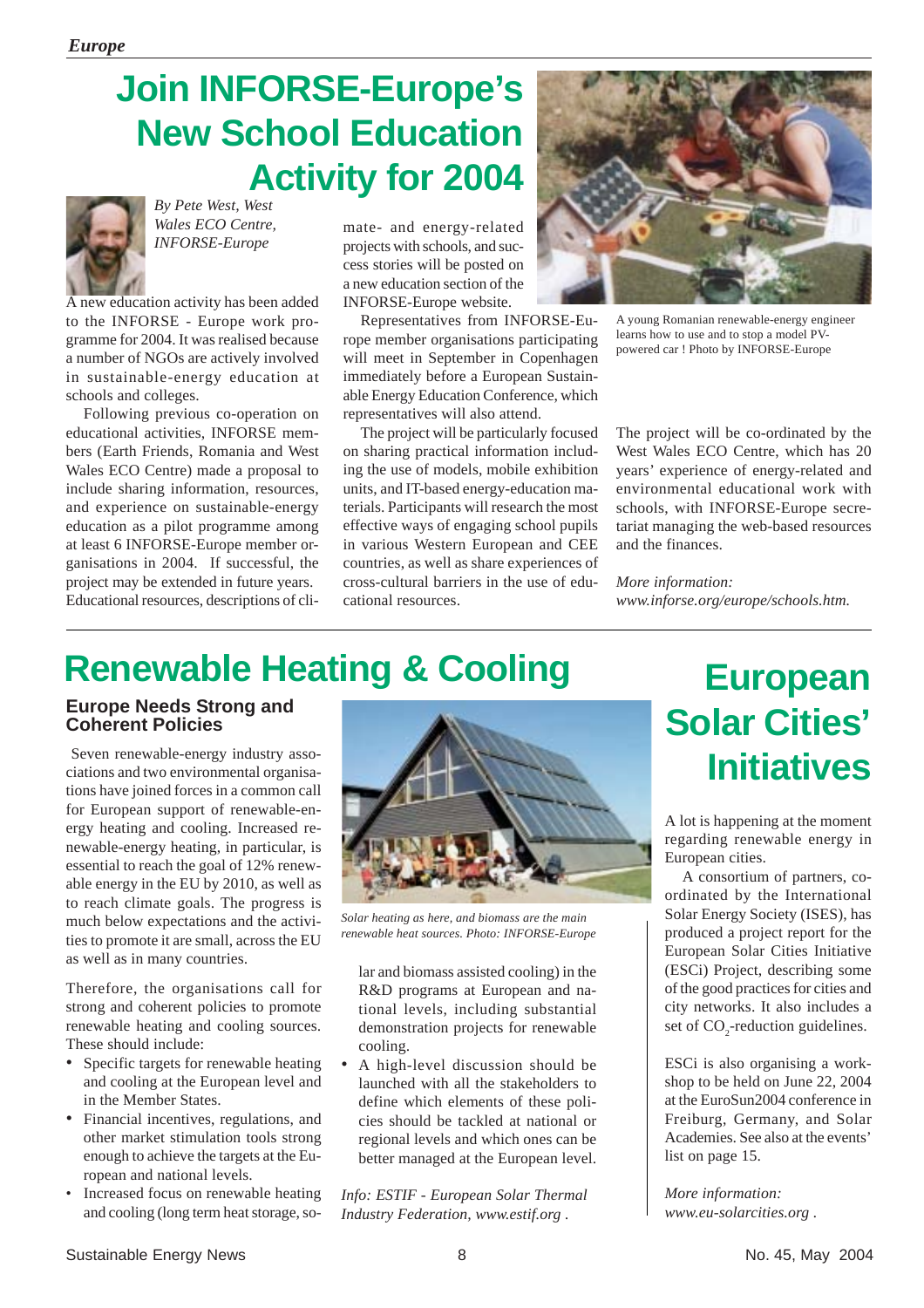# **Russian Energy Brigades Created**

**Energy Brigades in Russia is attractive to young people. They are learning how to do it through cooperation with the Ukranian and the Czech Energy Brigades.**

## *By Elena Krouglikova, GAIA Apatity Environmental Centre, Russia*

GAIA Apatity Environmental Centre is a non-governmental organization, and member of INFORSE. The organisation is active in energy issues since 1996. In its first three years, it focused mainly on the development of a non-governmental movement in the Kola peninsula, contribution to the development of renewable energy, and some issues of nuclear energy.

In 2003, GAIA started a new direction connected with energy-saving and energy efficiency in the household sector. One of these activities was the formation of Russian Energy Brigades.

## **Seminar in a School, Video, Leaflet, RuEB Created**

Ukrainian Energy Brigades, long-standing members of the International Energy Brigades, helped the Russian partners with the training seminar. This seminar took place in one of the schools of Apatity, in a small city situated in the far northern reaches of Russia, north of the Arctic Circle. This seminar was rather fruitful: the main method of sealing windows against heat loss by caulking them with silicone, a method used by the International Energy Brigades, was demonstrated on the windows in the coldest classroom of the school.

The process also generated an educational video and leaflet. Most important, though, was the blooming of friendship between the Russian GAIA and the Ukrainian Ecoclub.

In the autumn of 2003, Keti Popiashvili, national coordinator from the non-governmental movement "Hnuti Duha" from the Czech Republic, visited GAIA Apatity. This visit was a starting point in establishing the Russian Energy Brigades (RuEB).

## **Influence Policy**

The main objectives of RuEB are: influencing energy policy in the Russian Federation in favour of energy efficiency; improving the comfort of citizens through



*Photo: In the middle: Natasha Bagaeva (left) and Julia Korshunova (right) - coordinators of Russian Energy Brigades; and on the sides: Andrey Martynyuk (left) and Anatoly Onoshko (right), coordinators of Ukranian Energy Brigades. Photos made during training seminar held in Rovno, Ukraine, where experienced UEB members taught new RuEB members to the admistrative and financial work of International Energy Brigades.*

basic energy-efficiency improvements; increasing public awareness of and NGO involvement in energy-efficiency programs; promoting new NGO partners, programs, institutions and investments that favour sustainable energy alternatives; and creating a positive profile of the NGOs in the country regions.

Among the practical activities in 2004, there are organization of seminars devoted to energy-saving issues for the population, for business, and for administration of the city; participation in the organisation of a Public Energy Efficiency Centre in partnership with the other NGOs of the region; cooperation with mass media; development of the network of RuEB in Russia; and national cooperation within the framework of the International Energy Brigades.

## **Attractive to Young People**

GAIA Apatity is very fond of this new direction of work, as the Energy Brigades are very attractive to young people, and it is very important to attract young people to the idea of sustainable energy.

*More information: GAIA Apatity Environmental Centre, PO Box 68, 184209, Apatity, Murmansk region, Russia. Ph: +7 81555-75553, fax: +7 81555-75553, E-mail: gaia@aprec.ru, www.gaia.arctic.org.ru .*

## **Renewable Program for Romanian Energy Brigades**

*By Ion Zamfir, EarthFriends, Romania*

Romanian Energy Brigades (REB)



started in 2002 with practical actions promoting cost-effective energy efficiency in buildings. The volunteers' team, coordinated by Earth Friends, worked to improve insulation of windows and doors in schools and kindergartens. Last year, Earth Friends, together with other southeast International Energy Brigades (IEB) member organizations, decided to include in their activities programmes renewableenergy promotion through practical projects. Building and installing hot water solar collectors were the subjects of some seminars, and practical projects were implemented in Romania, Bulgaria, and Macedonia with the financial support of the Allavida Foundation (UK).

Analysing the needs in rural areas, REB (Earth Friends) decided at the beginning of 2004 to start actions towards promoting low-cost renewable-energy systems such as solar fruit dryers and sawdust stoves.

Simple, easy-to-build "do it yourself" (DIY) devices, they are a real help for people living in rural areas. It is a challenging project trying to involve youngsters from villages, offering them basic training for such DIY activities, and providing education towards sustainable lifestyles in rural areas.

The training course support is already prepared, and practical activities will start in July 2004.

A real help in developing the new project is the Centre for Sustainable Energy in Galati, supported by Sainsbury Charitable Trust, and the REB staff - supported by Heinrich Boell Foundation.

All projects on energy efficiency and renewable energy run by Earth Friends are based on the information, training, and international exchanges facilitated by INFORSE- Europe.

*Ifo: EarthFriends, Str. Portului, Bloc Siret 4, scara 7, ap. 109, 6200 Galati, Rumania. Ph: & fax: +40-2-36-462564 Email: earthfriends@rdslink.ro*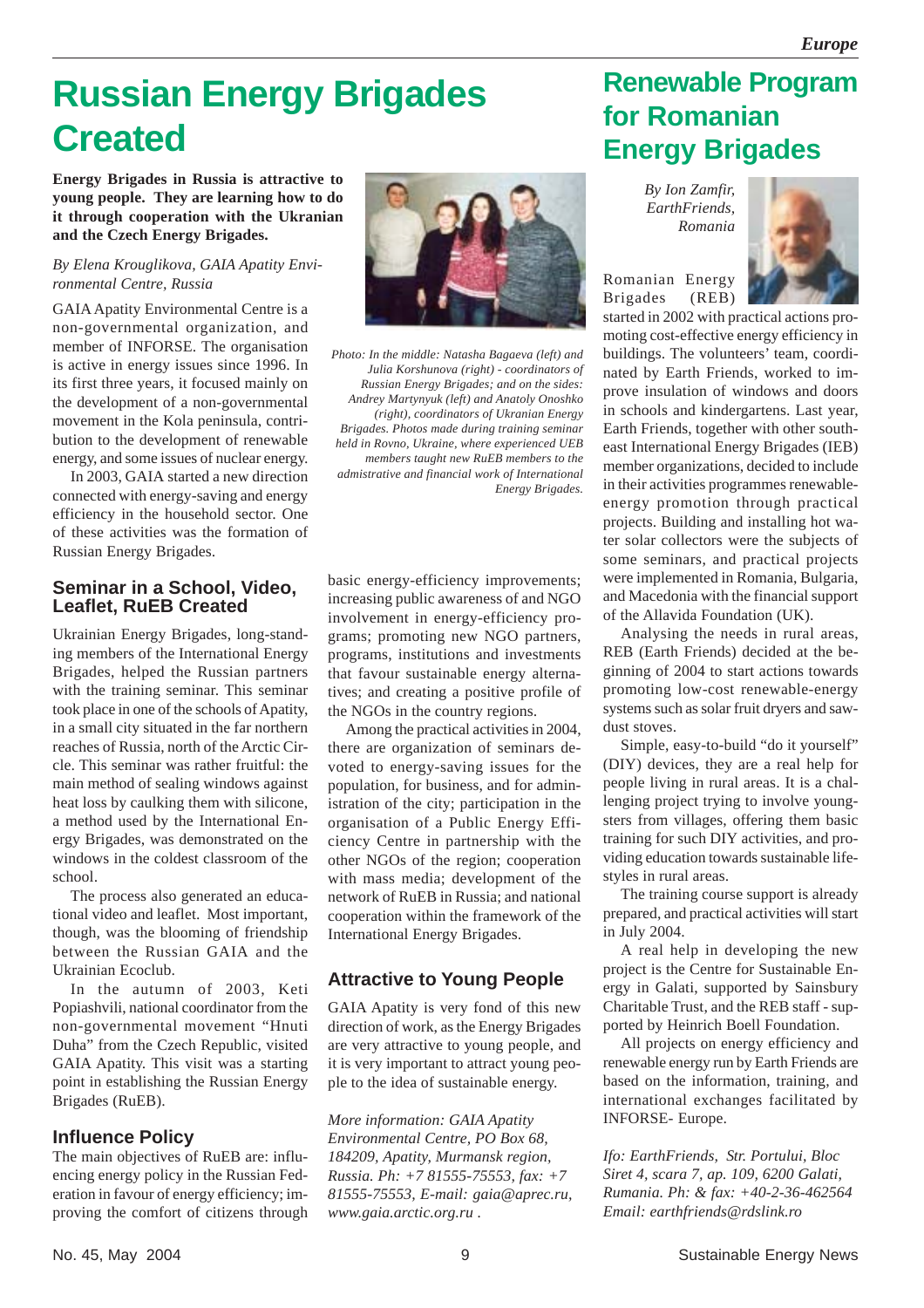# **Task for Men & Women Alike?**

**Gender Equality and Climate Policy**

**Climate protection: a task for men and women alike?** It wouldn't seem to be so – in the departments of local administrations responsible for climate protection, namely urban planning, transport, and energy, women are almost entirely absent. The Climate Alliance has initiated a new project, with EU support, entitled, "Climate for Change: Gender Equality and Climate Policy," that aims to change this situation. Ten cities in four countries are taking part: Berlin, Dresden, Frankfurt, and Munich in Germany; Ferrara, Genoa, Naples, and Venice in Italy; Lathi in Finland; and Malmö in Sweden.

The first step is to take stock in the cities of the situation with regard to the participation of women in decisions relating to climate protection. This will be followed by the development of methods and tools by which to change the situation. The next steps are concerned with implementation. Awareness shall be raised among local administration executives of the need to ensure balanced participation of women in decision-making positions in the field of climate protection, too. Discussion processes need to be initiated; supporting material and information must be provided.

Climate protection measures are often very hard to carry through. One explanation for this is that there is a reliance on technological measures due to the low level of participation of women. The important fields of public education and information would presumably gain higher priority through a greater participation of women. It is also desirable to make women more interested in climate protection as a field of work.

*Contact: Claudia Schury, c.schury@klimabuendnis.org.*

# **Quickstart for Local Climate**

The vision of the new Quickstart project by Climate Alliance is that every local authority which intends to get active in climate protection policy shall be able to get high-quality and cost-efficient advice and guidance, built on existing experience and activities. The project is developing a methodology for local authorities to work out an immediate climate policy action program in a very short time. Promoters, trained to apply this innovative method, will use the Quickstart method to work directly with local authorities. This will ensure that activities are based on local circumstances and needs, and that local authorities receive continuous, long-term support. Beyond this, a broader application of the method all over Europe can be achieved. The project is supported by EU. *Contact: Silva Herrmann, s.herrmann@klimabuendnis.org .*

# **U.S. Clean Energy State Funds in Bonn**

*By Marc Berthold, Heinrich Böll Foundation, & Allison Schumacher, Clean Energy Group*

At the 2002 Summit for Sustainable Development in Johannesburg, attention was directed at national governments and intergovernmental negotiations. Concrete measures and initiatives to promote renewable energy are actually taken on subnational levels such as at the state and local levels. Many of these actions are leading the efforts of their national governments and are proving to be policy laboratories for future national programs.

U.S. states and German *Länder* are frontrunners in designing and implementing policies to promote renewable energy. While in Germany the *Länder* received major federal incentives, many U.S. states have become active on their own through Renewable Energy Portfolio Standards or state funds to support renewable energy. More and more states cooperate with each other in the areas of renewable energy and climate change policies, and are thus building momentum for further action on the federal level.

Numerous U.S. state- and local governments have already started reducing emissions through investment in clean energy technologies and deployment. From 1998 through 2012, state clean-energy funds in 15 states will have collected nearly \$3.5 billion for investments in renewable energy, making state policies a market driver for clean energy technologies.

"Even though most have been in place for only a few years, state clean-energy funds are becoming key catalysts for the deployment of clean energy technologies," said Ryan Wiser, a scientist in Berkeley Lab's Environmental Energy Technologies Division. "Almost without notice, state-level actions have become significant drivers in the clean energy field," says Lew Milford, president of the Clean Energy Group.

These state funds are working together in the Clean Energy States Alliance (CESA), a coalition of seventeen public funds from twelve states that have banded together to promote clean energy projects and companies. They are key players in leading the way on promoting renewable energy, creating employment opportunities as well as economic growth, technological progress, and taking action against climate change.

Within the United States, CESA has been advancing new multi-state efforts to promote solar, wind, fuel-cell, and other clean energy projects and investments.

## **CESA at Renewables 2004**

Eight of these U.S. state funds of the CESA will be participating in Renewables 2004 by invitation of the German Heinrich Böll Foundation. They will speak at the Multi-Stakeholder Dialogue of Renewables 2004 and at a side event on June 1, 2004.

## *More info:*

*Marc Berthold, Environment and North-South Dialogue; Heinrich Böll Foundation; Ph: +202 462 2202, Email: marc@boell.org; 1638 R Street, NW; Suite 120; Washington, DC 20009; www.boell.org.*

CleanEnergy<br>Sicles Alliance  $\widehat{\circ}$ 

*Allison Schumacher, Clean Energy Group (CEG) a nonprofit NGO, which manages the CESA. Ph: +802 223-2554; Email:*

*allison@cleanegroup.org; 50 State Street, Suite 1; Montpelier, VT 05602; www.cleanegroup.org, and www.cleanenergystates.org.*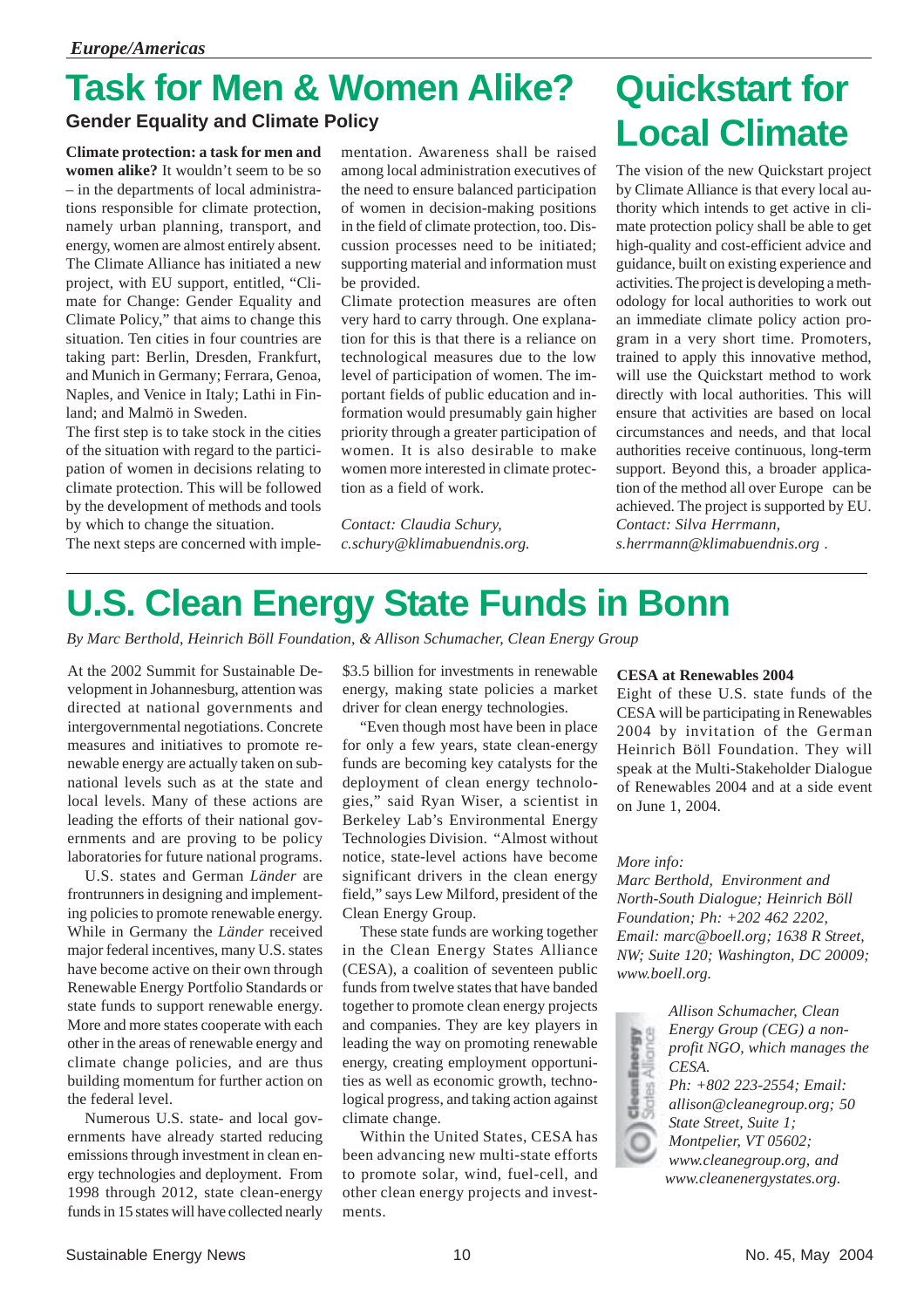# **Clean Energy Now in the US!**

**States Struggle to Lead the U.S. on Renewable Energy and Energy Efficiency Policy In the Face of Continual Opposition by the Bush Administration**

*by Mary Jean Burer from NRDC Natural Resources Defense Council, and Lynda Arakelian, Greenpece USA.*

In the run-up to the Bonn Renewables Conference, US non-profit organizations are planning to highlight the Bush Administration's constant opposition to policies and measures that would encourage investments in renewable energy, increase efficiency, and lead to real reductions of global warming pollutants. The following are only a few examples of this constant opposition.

## **National Energy Policy**

The energy policies proposed by the Bush administration consistently promote fossil-fuel exploration and production, ignoring or erecting barriers to renewable technologies and worsening global climate change. The energy bill that the administration is currently promoting is a collection of subsidies, tax breaks, and loopholes benefiting big fossil-fuel companies that would cost consumers and taxpayers billions of dollars, while threatening their health and environment. The energy bill was blocked by filibuster in the Senate at the end of 2003, but it remains a priority for the administration and will likely be brought up again in 2004. Furthermore, in May of 2002, the Bush administration weakened a major efficiency standard for air conditioners. In addition, the Bush administration's history of budget requests on energy efficiency programs indicates that even these marketplace-friendly, cost -effective programs are subject to the President's cuts. The latest decrease was accompanied by an increase in funding of research into fuel cell vehicles, but such a tradeoff shortchanges technologies and programs proven to be effective in favor of long-term research, which may or may not pay off in the coming decades.

## **Progress at the State Level**

While efforts to reduce U.S. emissions on the Federal level remain deadlocked by opposition from the Bush administration, a number of U.S. states have taken significant steps to promote renewable energy and energy efficiency<sup>(1)</sup>. Below are several examples of states leading the way.



*" Ah Hell.. C'Mon! We had tumble dryers...air conditioning... cheap flights... big cars... ... free plastic toys with our breakfast cereal... .. I say it was worth it !"*

*The cartoon is from "101 Solutions, The DIY Guide to Climate Change." Booklet See publication list on page 14.*

- **Renewable Standards:** Twelve states have passed Renewable Portfolio Standards (RPS), which require utilities to provide a percentage or amount of renewable power in the mix of energy they provide to their customers. RPSs have already had a dramatic impact on the amount of renewable energy provided in a number of states. Significant examples include: Maine: 30% by 2000; California: 20% by 2017; Connecticut: 13% by 2009; Massachusetts: 11% by 2009; New Jersey: 6.5% by 2012; New York: 15% by 2020.
- **Renewable Energy Funds:** Twelve states have created Renewable Energy Funds, including the following: New Jersey: \$45 million/year; Massachusetts: \$20 million/year; Ohio: \$15 million/year; Oregon: \$10 million/year; Rhode Island: \$3 million/year, and California: \$135 million/year.
- **Local Initiative:** San Francisco voters approved a \$100 million bond initiative to pay for solar panels on municipal buildings. The University of California system, which covers 10 university campuses, recently adopted a comprehensive Clean Energy & Green Building policy that mandates 10 MW of renewable energy be installed on its campuses, approximately one-fifth of the amount of solar power across the U.S.
- **Western Governors' Association:** At the North American Energy Summit, which included governors from Canada, the U.S., and Mexico, actions

were proposed by the Western Governors' Association to address global warming and the promotion of renewable energy. It was recommended that 30,000 MW of clean energy be developed in the West by 2015 and that energy efficiency be increased by 20% by 2020. The three states are also committed to reducing greenhouse gas emissions by improving appliance and building code energy efficiency standards.

**Energy Efficiency:** Many states are taking action to promote increased energy efficiency. California in particular is aggressively expanding utility sector investment in energy efficiency (targeting more than 850 MW of savings over the next two years) and coordinating that investment with tighter building and equipment efficiency standards (the new building standards alone will save about 550 MW over the next three years). In addition, energy efficiency retrofits have been mandated for many state buildings and several school districts.Zero-interest loan funds also provide financial service to implement energy efficiency improvements in the following states: California, Indiana, Iowa, Maine, Mississippi, Oregon, South Carolina, and Texas.

*Info: Greenpeace, 75 Arkansas, Suite 1, San Francisco, CA 94107, USA. Ph: 415-255-9221, Fax: 415-255-9201, lynda.arakelian@sfo.greenpeace.org .*

*1: see sources at www.inforse.org/s\_e\_news.php3*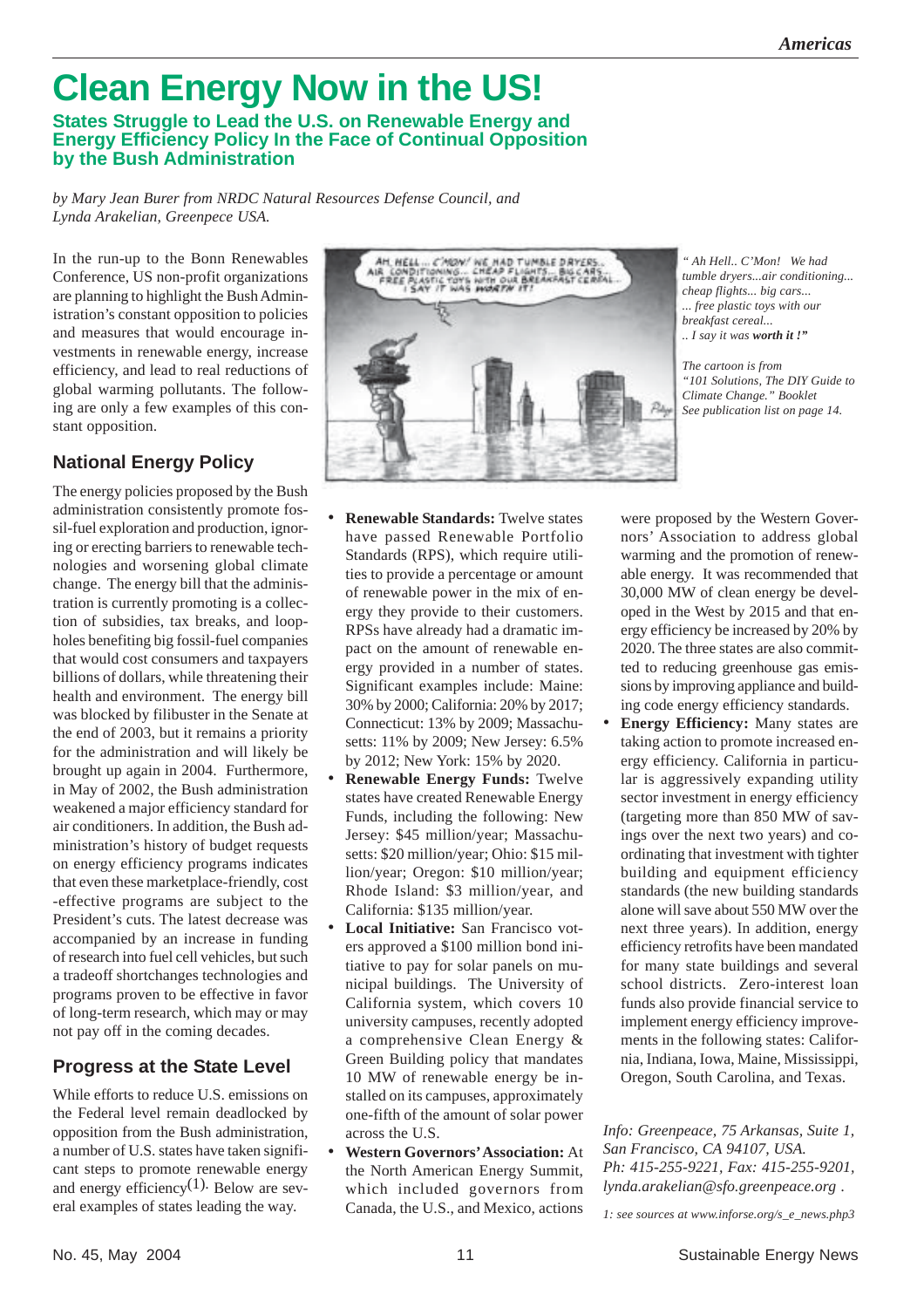# **New Continuation of the Action Program for Improved Cook Stoves in Nepal**



*By Ganesh Ram Shrestha, CRT/ Nepal*

*Improved cooking stove in Nepal. Photo by Saurab K. Shreshta, Alternative Energy Promotion Centre.*

The Action Program for Strengthening Improved Cook Stoves (ICS) Network in Nepal, supported by the Asia Regional Cookstove Program (ARECOP), completed its Phase II in February, 2004. Recent activities includes small grant for initiatives like production of a video documentary, and support to students to undertake research, e.g., on indoor air pollution.

A Phase III program was initiated from 2004-2007, which would extend the program to high hill areas, integrate more kitchen management, work on commercialisation, and contribute to the achievement of the national ICS target of the 5-year plan (2003- 2007), i.e., to cover 250,000 more households.

CRT Nepal is member and national focal point of INFORSE. It coordinates the Nepalese Gender, Energy and Water Network (GEWNet). CRT Nepal joined the IUCN, the World Conservation Union, in March, 2004. In the previous issue (Nr. 44), you can read about CRT's improved water mill program.



*More info: Rakshya Pandey, Centre for Rural Technology (CRT) , Nepal, Tripureshwor, Kathmandu, Nepal. Ph: 9771 4260165, 4256819, Fax: 9771 4257922, E-mail: info@crtnepal.org, gewnet@crtnepal.org,* http://www.crtnepal.org/ .

# **Solar Dryers to Generate Income for Poor Women in India**



AIWC started to

*By Lalita Balakrishnan, Rural Energy Department, All India Women's Conference, INFORSE member & national focal point.*

work on a new area to realize the potential of dryer technology. AIWC bought

four solar dryers from the Society for Energy, Environment and Development (SEED) and installed them in 4 project areas of Andhra Pradesh, Kerala, Tamilnadu, and Delhi.

In 2003, AIWC, in cooperation with SEED, conducted 4 short trainings in the capitals of the states; i.e., in Hydrabad, Chennai, Delhi, and Trivendrum. The aim of the training was to demonstrate that the solar drying of fruits & vegetables is

- commercially viable on a micro-enterprise scale;
- an effective and hygienic process;
- a way to create income among poor women.

The training included studying the market for dried/processed fruits and vegetables; exploring the terms of financing and asset ownership; establishing a set of specifications for solar high-speed dryers; and learning the processing technology for the various dried/processed fruits and vegetables.

The program mainly focused on preparation of mango bars, but processing of tomato, ginger, coconut, green chillies, curry leaves, and mint leaves was also demonstrated using solar dryers.

Attendance at the various training courses ranged from 10-50 representatives of various women's organizations and self-help groups. The participants showed keen interest in learning the technology. Trainees expressed their appreciation of the usefulness of the training and, especially, of the cost-effectiveness of the production process. Products were displayed and were sold after the training.

The program was widely covered by the media, including "The Hindu" and a private television channel, "WIN". Trial production is proceeding in all centers.



*There are several types of solar dryers. This is another dryer from India at TARA, Bombay.*

Optimal costing, proper marketing, and securing the sustainability of the process are being explored.

AIWC got funding from ADB Small Grants for researching to help women come out of poverty using solar dryers.

*More information: AIWC, 6, Bhagwann Dass Road, New Delhi-110001, India. e-mail: l\_balakrishnan@hotmail.com.*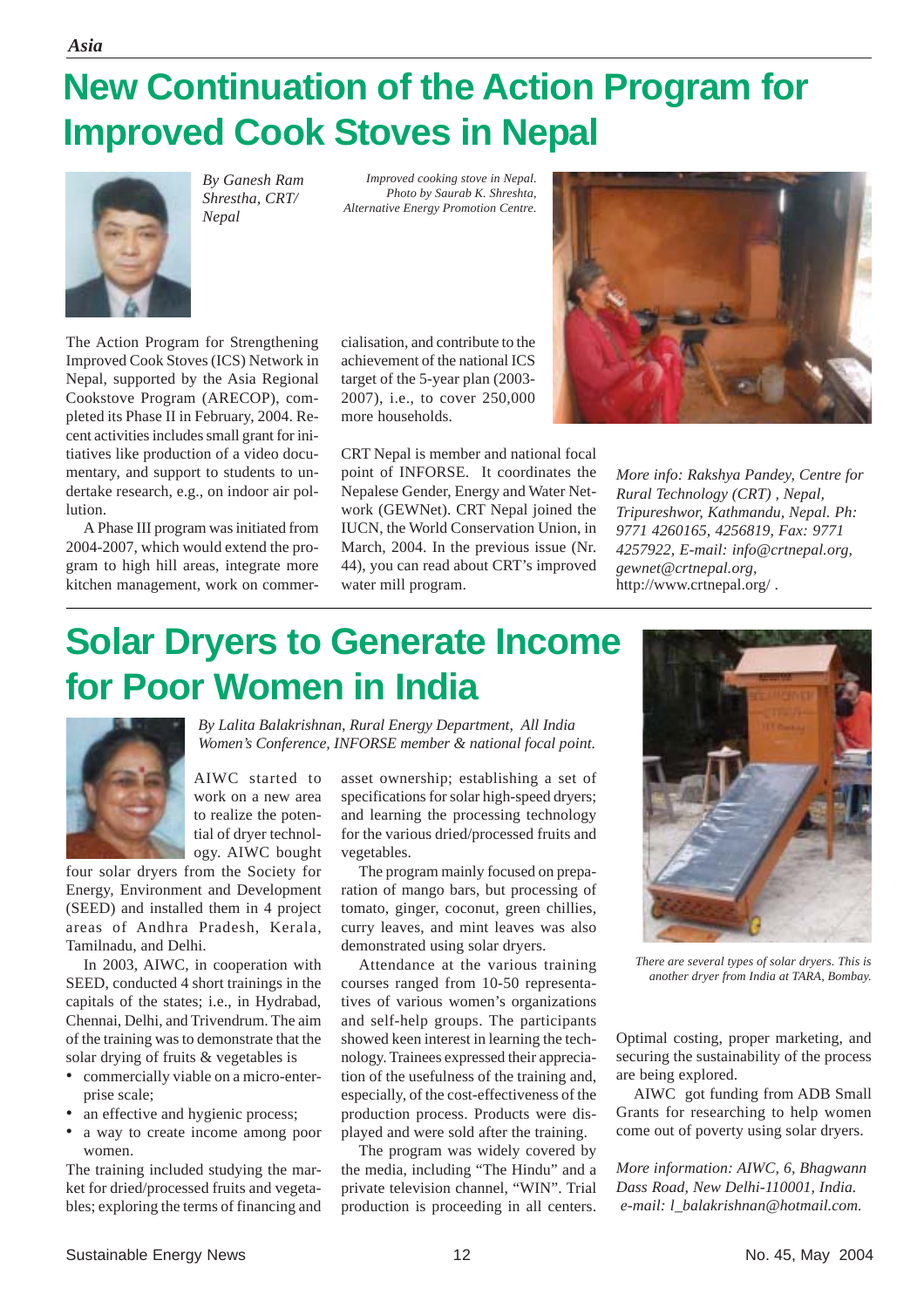# **New Demonstration & Documentation Centre for Sustainable Energy Solutions in Malaysia**

## *By Gurmit Singh, CETDEM, Malaysia*

The Centre for Environment Technology and Development Malaysia (CETDEM), an INFORSE member organisation, is currently undertaking 2 projects addressing sustainable energy usage in Malaysian urban households:

- Establishing a Demonstration and Documentation Centre for Sustainable Energy Solutions for urban households. Using the retrofitting of an existing two-level terrace house as a demonstration of the possibility of providing thermal comfort and renewable energy usage, including grid-connected PV. The project will also help develop energy profiles for Malaysian urban households. The project started in March, 2004 with funding from the Danish International Development Assistance (DANIDA). The partner organisation is another INFORSE member organisation, the Danish Organisation for Renewable Energy (OVE).
- Assessing the current energy usage of about 500 households in 5 different towns and then undertaking a series of measures to reduce this consumption. This project started in April, 2003, and is funded by UNDP/GEF.



*More information: att. Gurmit Singh, CETDEM, P.O. Box 382, 46740, Petaling Jaya, Malaysia. Ph: +60 3-78757767, Fax: +60 3-78754039, Email: cetdem@po.jaring.my, abc@cetdem.org.my, www.cetdem.org.my .*



*The Green Office Building where the Danish partner of the project (OVE) has its office is an old building, which has been also rebuilt in an environmentally friendly way. The house can give a good example to the planned demonstration center in Malaysia. Photo by OVE, Denmark.*

# **Wind Energy Education in the Pacific Islands**

A 20 kW grid connected wind turbine has recently been installed at the Fiji Islands Department of Mineral Resources compound close to the South Pacific Applied Geoscience Commission (SOPAC) Secretariat, in Nabua, Suva. The wind turbine is a component of a postgraduate wind energy course being offered as part of the University of the South Pacific Physics Department's degree offerings.

The course was first introduced during the last semester of 2003. The wind turbine will be useful in teaching students about the practical aspects of wind power generation and general aspects of wind technology covering the fields of engineering and energy.

The windturbine is the first grid-connected wind turbine in the Fiji Islands. It has a rotor with a diameter of 10 meters, and a 24-meter tower. The electricity generated by the turbine is directly fed into the 415 V, 3-phase electricity grid of the Fiji Electricity Authority.

The expected output of the turbine is of course dependent on the wind, but will be in the range of 10,000 kWh per year, or enough to supply 5 households with electricity. During cyclones, the tower can be lowered using a winch.



The Governments of Denmark and France provided funding assistance towards the development of the postgraduate course and the purchase of the wind turbine. The overall project was administered and coordinated by the SOPAC Community Lifelines Programme.

## *Information:*

*Anare Matakiviti, Energy Adviser, SOPAC Secretariat; anare@sopac.org Rupeni Mario, Rupeni@sopac.org .*

*The 20 kW grid-connected wind turbine at the Fiji Islands Department of Mineral Resources compound.*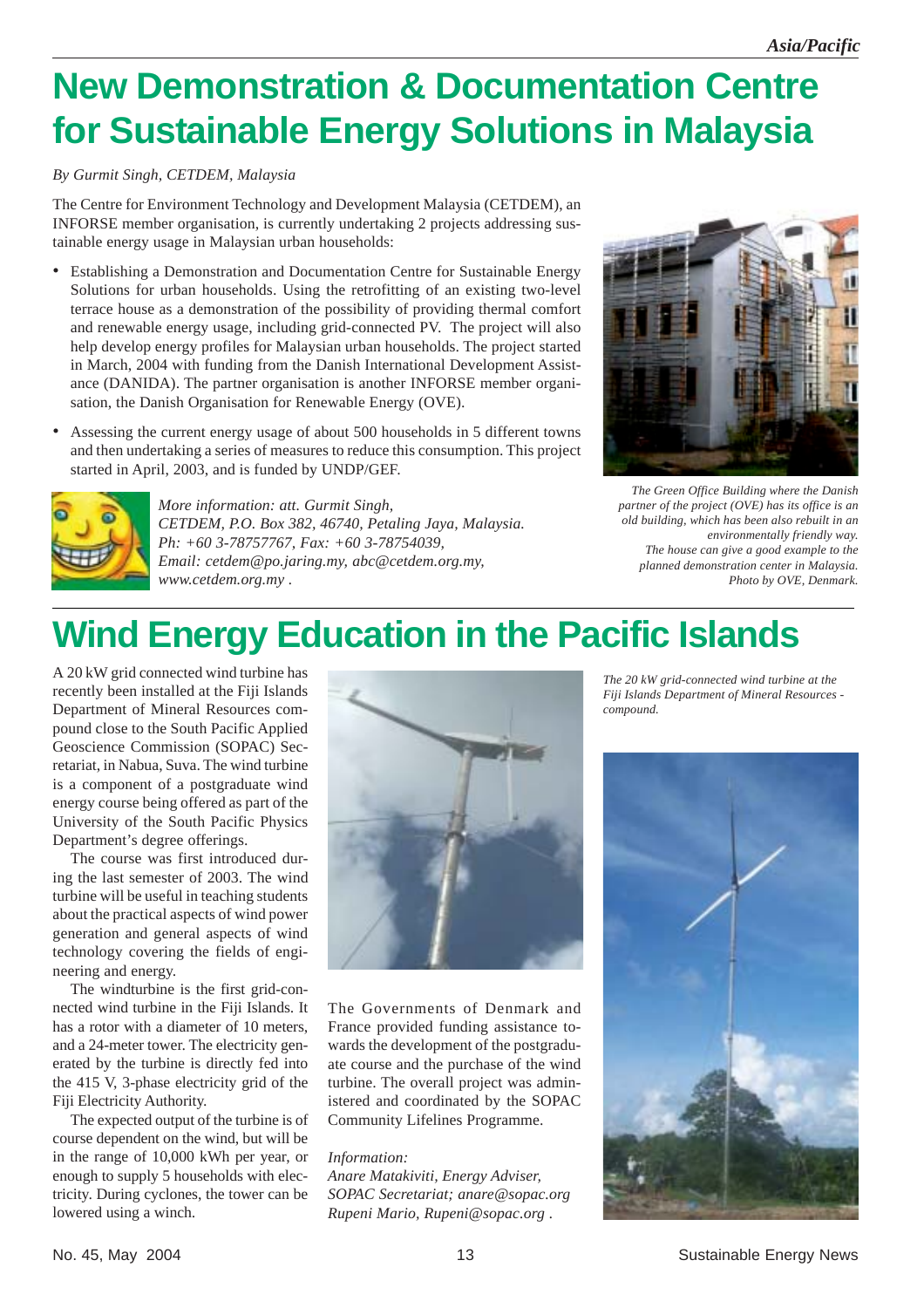## *Publications / Calls*



The WISIONS is a new support initiative of the Wuppertal Institute:

**SEPS (Sustainable Energy Project Support)** call for projects that have not yet been implemented in the field. SEPS will help to overcome the key obstacles that hinder the process of implementation by supporting them with its expertise and decisive contacts, obtaining additional funding or financing incremental costs.

**PREP (Promotion of Resource Efficiency Projects)** invites "good practice" examples in two topics: "energy-efficiency in the construction sector" and "water and energy".

*Info: carmen.dienst@wupperinst.org www.wupperinst.org, www.wisions.net*

## **Call for Closure of World Bank Climate Fund**

Over fifty environmental and social justice NGOs and other groups sent a letter of protest on April 19 to the World Bank calling for the closure of its emissionstrading fund, The Prototype Carbon Fund. The NGOs state that so far the fund has exacerbated existing human rights violations and furthered environmental destruction.

*Info: www.tni.org/ctw, www.cdmwatch.org www.sinkswatch.org .*



## **Call for for the Seed Awards**

A new initiative is ready to help you implement your ideas and make them a success. The Seed Initiative (Supporting Entrepreneurs for Environment and Development) is a joint effort by a network of international organisations - from global organisations such as IUCN, UNEP, and UNDP to national organisations such as Development Alternatives and LEAD Pakistan.

One element of the Seed Initiative is the biennial Seed Awards - an international competition to seek out the most promising innovative or entrepreneurial ideas for action through partnership, and to help you make those ideas work. The award itself is not monetary but a comprehensive, individually-designed package of support, training, connections, and facilitated access to funders, to give winning partnerships every prospect of success. *Info: info@seedinit.org, www.seedinit.org*

# **Publications**



**Impact of Structural Changes in the Energy Sector of CEE Countries on the Creation of a Sustainable Energy Path** The study has

special focus on investment in environmentally friendly energy and the impact of such a sustainable energy path on employment and access conditions for low income consumers.

The energy sectors in the EU accession countries have been undergoing drastic structural changes since the fall of communism, but the implications of these transitions on sustainability, environment, and society have not been in the limelight and are thus poorly understood. The study provides a clearer picture on these issues.

*By Diana Urge-Vorsatz, Central European University (CEU), Freie Universitat of Berlin, Ecoconsulting in Prague; WISE in Brno; and the Industrial Energy Consumers' Forum in Hungary. The project was commissioned by the European Parliament, financed by the Research Directorate-General with a matching grant from CEU.*

*102 pages 0,9 MB pdf file*

*More info: Dr. Diana Urge-Vorsatz, Department of Environmental Sciences and Policy, CEU, Budapest, Hungary. www.ceu.hu/envsci/research/ep.htm Nador street 9, 1051, Budapest, Hungary, Ph: +36 1 327 3021, Fax: +36 1 327 3031, miladinovag@ceu.hu, vorsatzd@ceu.hu or*

## **WEB SITES:**

**Solar Cookers International (new web site) www.solarcookers.org**

**New Conservation Ideas Every Day! www.energyconservationposters.com**

**ECOTEAM, Armenia (INFORSE member) http://ecoteam.iatp.irex.am**

**INFORSE Database of the Sustainable Energy Contact List (800 organisations) www.inforse.org**



**101 Solutions The DIY Guide to Climate Change**

101 ways in which you can help reduce the threats posed by climate change by making simple changes in your everyday lifestyle.

Great cartoons, good ideas, good contacts for more information !

This booklets also supports the work of many community groups and organisations.

84 pages, A5 booklet. Price: 1 copy £1.00, 10 copies £4.50 100 copies £25.00 Project is funded by The Naturesave Trust www.natursave.co.uk

*Published by the Greenhouse Trust, (INFORSE-member) Address: 42 -46, Bethel street, Norwich, Norfolk, NR21NR, UK. Ph: +44 11603631007 e-mail: info@greenhousetrust.co.uk. www.greenhouseTrust.co.uk Cartoons made by POLYP are copyright free to unfunded/activist groups. polyp@ethicalconsumers.org*

## **CADDET and GREENTIE Databases Look to the Future**

In 2003, the International Energy Agency's (IEA) CADDET and GREENTIE databases opened up their entries on non-IEA-member countries (26 countries), inviting wider international coverage.

The databases include energy-efficiency/renewable-energy case studies as well as lists of suppliers of goods and services to mitigate greenhouse-gas emissions.

Users from non-IEA-member countries are invited to contact the "Energy and Environmental Technologies Information Centre" (EETIC). Users from IEA countries should contact their respective national teams.

*See details at www.caddet.org or www.greentie.org . Contact enquiries@eetic.org, or Mike Landy, EETIC Centre Manager. Ph: +44-870-190-6339, Fax. +44-870-190-6340, E-mail: mike.landy@aeat.co.uk, More info: http://www.eetic.org/ new.htm and http://www.aeat.co.uk/ .*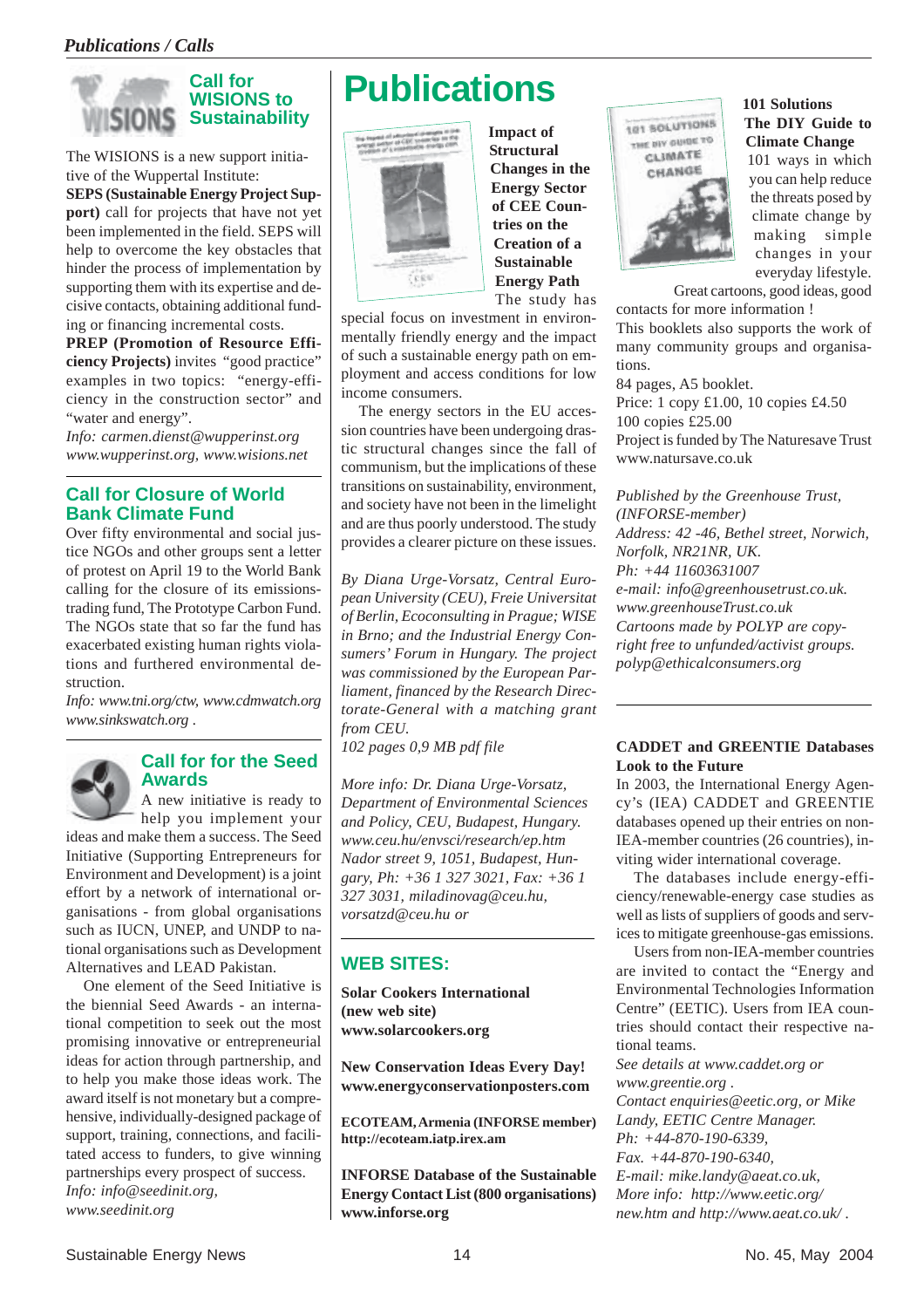# **Events**

*May 28- June 4, 2004 \** **"Renewables 2004" Conference in Bonn, Germany and 60 side events around. See article on page 3-4**

*June 5, 2004\** **INFORSE-Europe General Meeting** *See www.inforse.org/europe*

*June 6-11, 2004 \** **Small and Medium Size Wind Generators, ARTEFACT, Glücksburg, Germany** Workshop for decision makers, planners and staff of development NGOs from North & South. *Info: info@artefact.de*

## **International Seminar on Renewable Energies and Social Change Pola de Lena, Spain**

## *22 - 28 August 2004.* **Organised by Escanda and INFORSE Europe**

The seminar will aim at fostering exchange and increasing communication between people working, from different points of view and areas of activity, towards a transition to sustainable and democratic energy production and use. Among the activities are planned:

- Discussing our role in a just transition to sustainable energy.
- Exploring the connections between fossil-fuel dependency, global political / economic / military processes, and the "clash of civilisations" theory etc.
- Developing a scheme for the exchange of young volunteers of NGOs active in these fields all over Europe.
- Building up communication, cooperation, and networking tools between renewable-energy networks and grassroots political mobilisation networks.
- Presentation of Escanda's nascent project to create a locally owned renewable-energy cooperative.

After the seminar, there will be an optional program with practical work

*The seminar is supported by the EU youth program. Info: Kolya Abramsky, Escanda, Spain e-mail: energy\_seminar@yahoo.com, or kolyaab@yahoo.co.uk http://www.escanda.org Info: www.inforse.org/europe.*

*June 27, 2004* **Exhibition "Sun" for children, The Small Earth, Holland - annual Eco-Festival.** *Info: www.dekleine.aarde.nl.*

*August 22-28, 2004 \** **INFORSE-Europe Seminar, Spain** *See articles on page 15 in this issue.*

*15-22 of August '04* **1st European Natural Building Colloquium, Sun and Earth, Hungary** *info: organizer@permalot.org http://www.permalot.org/*

*September 20-22, 2004 \** **2nd Int'l Conference on Biomass, Kiev** *Info: info@biomass.kiev.ua, http://www.biomass.kiev.ua/conf2/*

*July, August, September* **Solar Academies, Sustainable building professional training events, Rome, Freiburg.** *Info: www.ises.org/samsa2004 and www.ises.org/freiburg .*

## *October 11-15, 2004*

**NGO Seminar: Environmental consequences of Russian oil and gas exploration Moscow, Russia** *Application deadline: September 10. Info: ecodefense@online.ru*

## *October 19-20, Amsterdam*

**Energy and Sustainable Development** Organised by the Dutch EU-Presidency, Dutch Ministries for Transport / Infrastructure, Economy, Environment/Spatial Planning. *Info:Petrouschka Werther, Ph: +31 70 351 7197, eu-conference@dgp.minvenw.nl .*



## **Centre for Alternative Technology (CAT), Wales Sustainable Energy Courses in 2004**

| June 4-6<br>June 7-11<br>June 21-25 | <b>Solar Water Heating Systems: DIY</b><br>Building with Earth and Straw<br><b>Ceramic Stoves</b> |
|-------------------------------------|---------------------------------------------------------------------------------------------------|
| <b>July 5-9</b>                     | The Solar House                                                                                   |
| <b>July 19-23</b>                   | Alternative Building Methods                                                                      |
| Sept. 3-5                           | <b>CAT Members Conference</b>                                                                     |
| Sept. 6-9                           | Solar Water Heating Systems: for Installers                                                       |
|                                     | Sept. 17-19 Solar Electric Systems                                                                |
| Oct. 1-3                            | <b>Teaching Sustainability Through Theatre</b>                                                    |
| Oct. 3-8                            | How to Build a Wind Turbine                                                                       |
| Oct. 15-17                          | Introduction to Wind Power                                                                        |
| Oct. 18-22                          | <b>Reducing Our Footprint</b>                                                                     |
| Nov. 5-7                            | <b>Hydro Electric Power Systems</b>                                                               |
| Nov. 7-9                            | Foundry: 'Casting a turbine                                                                       |
| Nov. 15-19                          | <b>Green Energy Systems</b>                                                                       |
| Nov. 19-21                          | Making Your Own Bio-Diesel                                                                        |
|                                     |                                                                                                   |

Info: Ph: +44 1654 705 981 fax: +44 1654 703605, courses@cat.org.uk, Address: CAT, Machynlleth, Powys, SY20 9AZ, Wales, UK CAT is open for visitors: 7 days a week from 10am to 4-5 pm. For group residential visits 67 beds are available, 36 of them in Eco Cabins

**CAT is a a non-profit NGO. Member of INFORSE. www.cat.org.uk**